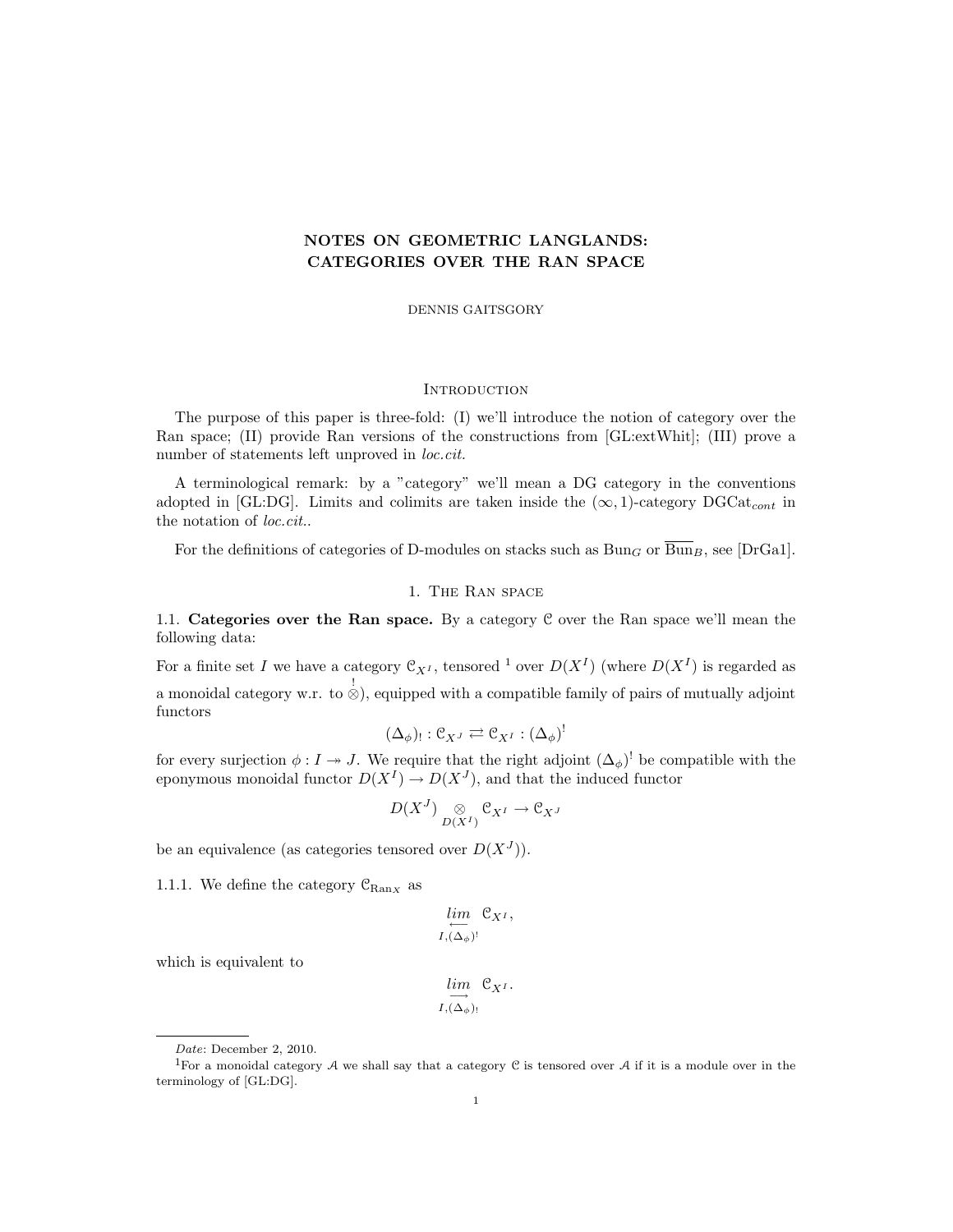#### 2 DENNIS GAITSGORY

1.1.2. The basic example is  $\mathcal{C} := D(X^{\text{fSet}})$ , where  $\mathcal{C}_I := D(X^I)$ , in which case the corresponding category  $\mathcal{C}_{\text{Ran}_X}$  will be denoted  $D(\text{Ran}_X)$  and referred to as the category of D-modules on the Ran space. By construction,  $D(\text{Ran}_X)$  is a monoidal category (we refer to this structure on  $D(\text{Ran}_X)$  as the pointwise tensor product), and for every  $\mathcal{C}$ ,  $\mathcal{C}_{\text{Ran}_X}$  is a module over it.

1.1.3. By a functor between two categories over the Ran space  $F: \mathbb{C}^1 \to \mathbb{C}^2$  we'll mean a family of functors  $F_{X^I}: \mathcal{C}^1_{X^I} \to \mathcal{C}^2_{X^I}$ , over  $D(X^I)$ , compatible in the sense that for  $\phi: I \to J$ 

$$
F_J \circ \Delta^!_{\phi} \simeq \Delta^!_{\phi} \circ F_I.
$$

Under above circumstances, we have a naturally defined functor  $F_{\text{Ran}_X}: \mathcal{C}_{\text{Ran}_X}^1 \to \mathcal{C}_{\text{Ran}_X}^2$ .

1.2. The unital setting. Assume now that  $C$  is unital. This means, by definition, that for non-empty finite sets  $I_1$  and  $I_2$  we are given a pair of adjoint functors

$$
(unit_{I_1,I_2})_! : D(X^{I_1}) \otimes \mathcal{C}_{X^{I_2}} \rightleftarrows \mathcal{C}_{X^{I_1 \sqcup I_2}} : (unit_{I_1,I_2})^!,
$$

respecting the action of  $D(X^{I_1 \sqcup I_2})$ , which satisfy a natural compatibility condition with the data of  $\Delta^!_{\phi}$ .

1.2.1. The latter compatibility reads as follows:

For  $\phi: I \twoheadrightarrow J$ ,  $J_2 := \phi(I_2)$ ,  $J_1 = J - J_2$ , and  $\phi_2: I_2 \twoheadrightarrow J_2$ , the diagram

$$
\begin{array}{ccc}\n & \mathbb{C}_{X^I} & \xrightarrow{(\Delta_{\phi})_!} & \mathbb{C}_{X^J} \\
\downarrow^{(unit_{I_1,I_2})_!} \uparrow & & \uparrow^{(unit_{J_1,J_2})_!} \\
 & \mathbb{C}_{X^{I_2}} & \xrightarrow{(\Delta_{\phi_2})_!} & \mathbb{C}_{X^{J_2}}\n\end{array}
$$

commutes.

Remark. Lurie points out that a unital structure on  $\mathcal C$  can be viewed an an extension of the functor  $I \mapsto \mathfrak{C}_{X^I}$  from the category fSet<sup>op</sup> where the arrows are surjections, to the category where we allow all maps between non-empty finite sets.

1.2.2. In particular a unital structure, gives rise to an adjoint pair of functors

$$
(\mathit{unit}_{\mathrm{Ran},\mathrm{Ran}}):D(\mathrm{Ran}_X)\otimes\mathfrak{C}_{\mathrm{Ran}_X}\rightleftarrows\mathfrak{C}_{\mathrm{Ran}_X}:(\mathit{unit}_{\mathrm{Ran},\mathrm{Ran}})^!
$$

1.2.3. Applying this to  $C = D(X^{\text{fSet}})$  with its natural unital structure, we obtain that  $D(\text{Ran}_X)$ acquires a structure of (symmetric) monoidal category. We will refer to this structure as convolution, and denote the corresponding pairs of adjoint functors

$$
D(\text{Ran}_X) \otimes D(\text{Ran}_X) \rightleftarrows D(\text{Ran}_X)
$$

by  $(\text{add}_!, \text{add}').$ 

By the same token, for any unital C, we obtain that  $\mathcal{C}_{\text{Ran}_X}$  is naturally a  $D(\text{Ran}_X)$ -module.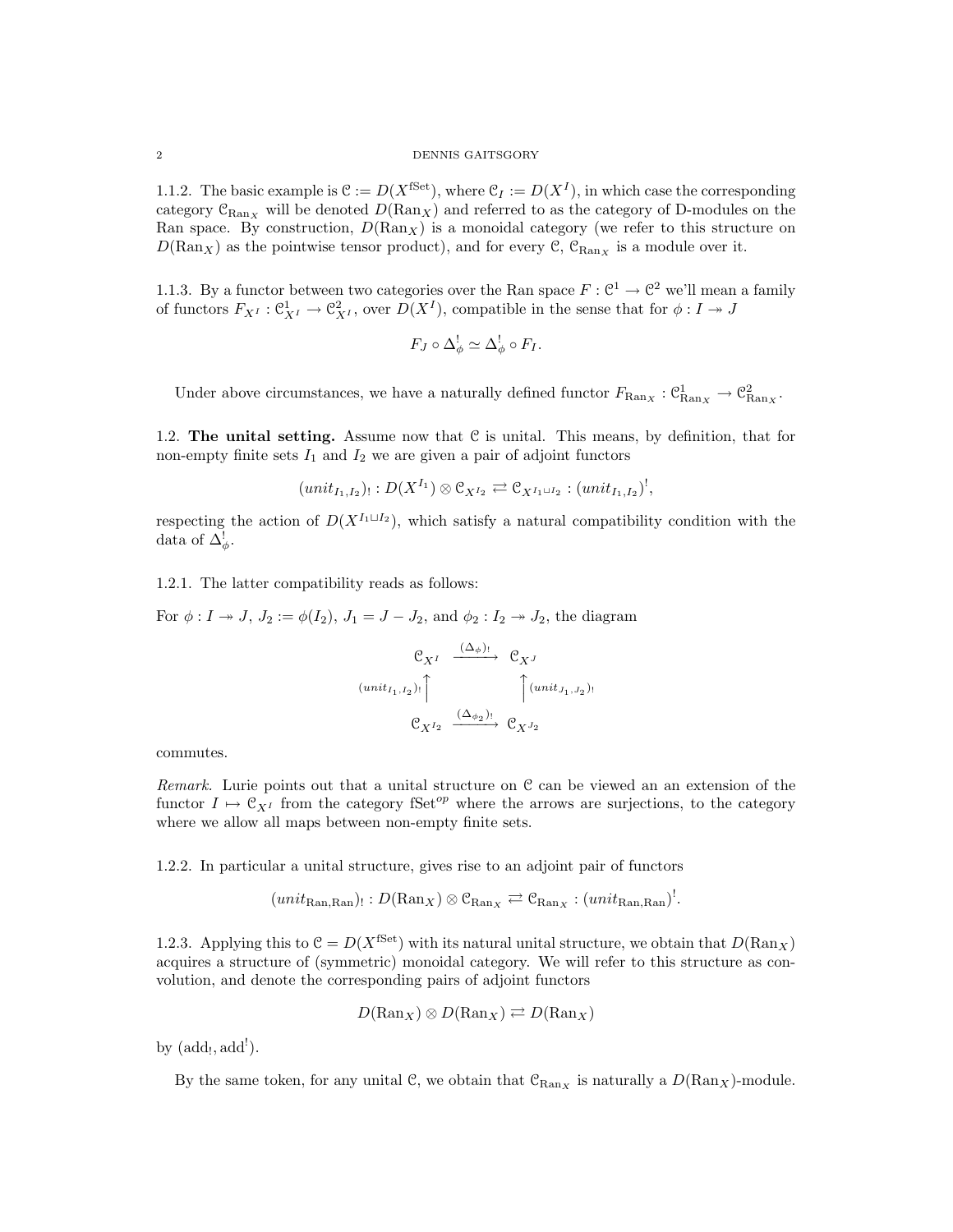1.3. Unital version of the global category. Note that we have a (symmetric) monoidal functor

$$
H(\text{Ran}_X, -): D(\text{Ran}_X) \to \text{Vect}
$$

corresponding to the functors  $I \mapsto H(X^I, -)$ , when we think of  $D(\text{Ran}_X)$  as a colimit.

This functor admits a right adjoint that sends  $k \in$  Vect to the dualizing complex

$$
\omega_{\mathrm{Ran}_X} \in D(\mathrm{Ran}_X),
$$

i.e., in the realization of  $D(\mathrm{Ran}_X)$  as a limit, for every I, the value of  $\omega_{\mathrm{Ran}_X}$  in  $D(X^I)$  is  $\omega_{X^I}$ .

The following fundamental result has been established in [BD], and is referred to as "contractibility of the Ran space":

**Theorem 1.3.1.** The adjunction map  $H(\text{Ran}_X, \omega_{\text{Ran}_X}) \rightarrow k$  is an isomorphism. I.e.,, the above functor  $k \mapsto \omega_{\text{Ran}_X}$  : Vect  $\to D(\text{Ran}_X)$  is fully faithful.

1.3.2. For a unital C, we define  $\mathcal{C}_{\text{Ran}_X,un}$  as the tensor product

$$
\mathfrak{C}_{\mathrm{Ran}_X} \underset{D(\mathrm{Ran}_X)}{\otimes} \mathrm{Vect}.
$$

Equivalently,  $C_{\text{Ran}x,un}$  can be realized as the totalization of the cosimplicial category

$$
\mathcal{C}_{\mathrm{Ran}_X} \rightrightarrows D(\mathrm{Ran}_X) \otimes \mathcal{C}_{\mathrm{Ran}_X} ...,
$$

i.e., it consists of objects  $\mathcal{F} \in \mathcal{C}_{\text{Ran}_X}$  endowed with a compatible system of isomorphisms

$$
(unit_{\text{Ran},\text{Ran}})^!(\mathcal{F}) \simeq \omega_{\text{Ran}_X} \boxtimes \mathcal{F}.
$$

**Proposition 1.3.3.** The forgetful functor  $\mathcal{C}_{\text{Ran}_X,un} \to \mathcal{C}_{\text{Ran}_X}$  is fully faithful.

Remark. This proposition would have been an obvious corollary of Theorem 1.3.1 if  $D(\text{Ran}_X)$ had been unital as a monoidal category (with respect to the convolution monoidal structure). Since it is not, some care is necessary.

*Proof.* Let  $\mathcal{C}'$  be an arbitrary module category over  $D(\text{Ran}_X)$ . Let

$$
\mathrm{act}_! : D(\mathrm{Ran}_X) \otimes \mathcal{C}' \to \mathcal{C}'
$$

denote the action map. Let's assume that this map admits a right adjoint; we denote it by act!. Let  $\mathcal{C}'_{un} \subset \mathcal{C}'$  be a full subcategory spanned by objects

$$
\{\mathbf c' \in \mathcal C' \mid \operatorname{act}^!(\mathbf c') \in \mathcal C' \simeq \operatorname{Vect} \otimes \mathcal C' \subset D(\operatorname{Ran}_X) \otimes \mathcal C'\},\
$$

where Vect  $\rightarrow D(\text{Ran}_X)$  is the above fully faithful functor corresponding to  $\omega_{\text{Ran}_X}$ .

By the fully faithfulness mentioned above, the restriction of act<sup>!</sup> to  $\mathcal{C}'_{un}$  defines a functor  $F: \mathcal{C}'_{un} \to \mathcal{C}'_{un}$  endowed with an isomorphism  $F^2 \simeq F$ , satisfying the natural associativity condition. In particular, we conclude that if the functor  $F: \mathcal{C}'_{un} \to \mathcal{C}'_{un}$  happens to be invertible, then there exists a unique identification  $F \simeq \mathrm{Id}_{\mathcal{C}'_{un}}$  compatible with  $F^2 \simeq F$ .

By definition, the category

$$
\mathcal{C'}\underset{D(\mathrm{Ran}_X)}{\otimes}\mathrm{Vect}
$$

can be thought of as the category of objects  $\mathbf{c}' \in \mathcal{C}'_{un}$ , endowed with an isomorphism  $F(\mathbf{c}') \simeq \mathbf{c}'$ , which also satisfies the natural associativity condition. Hence, we conclude that if  $F$  is invertible, the natural arrow

$$
\mathcal{C}' \underset{D(\text{Ran}_X)}{\otimes} \text{Vect} \to \mathcal{C}'_{un}
$$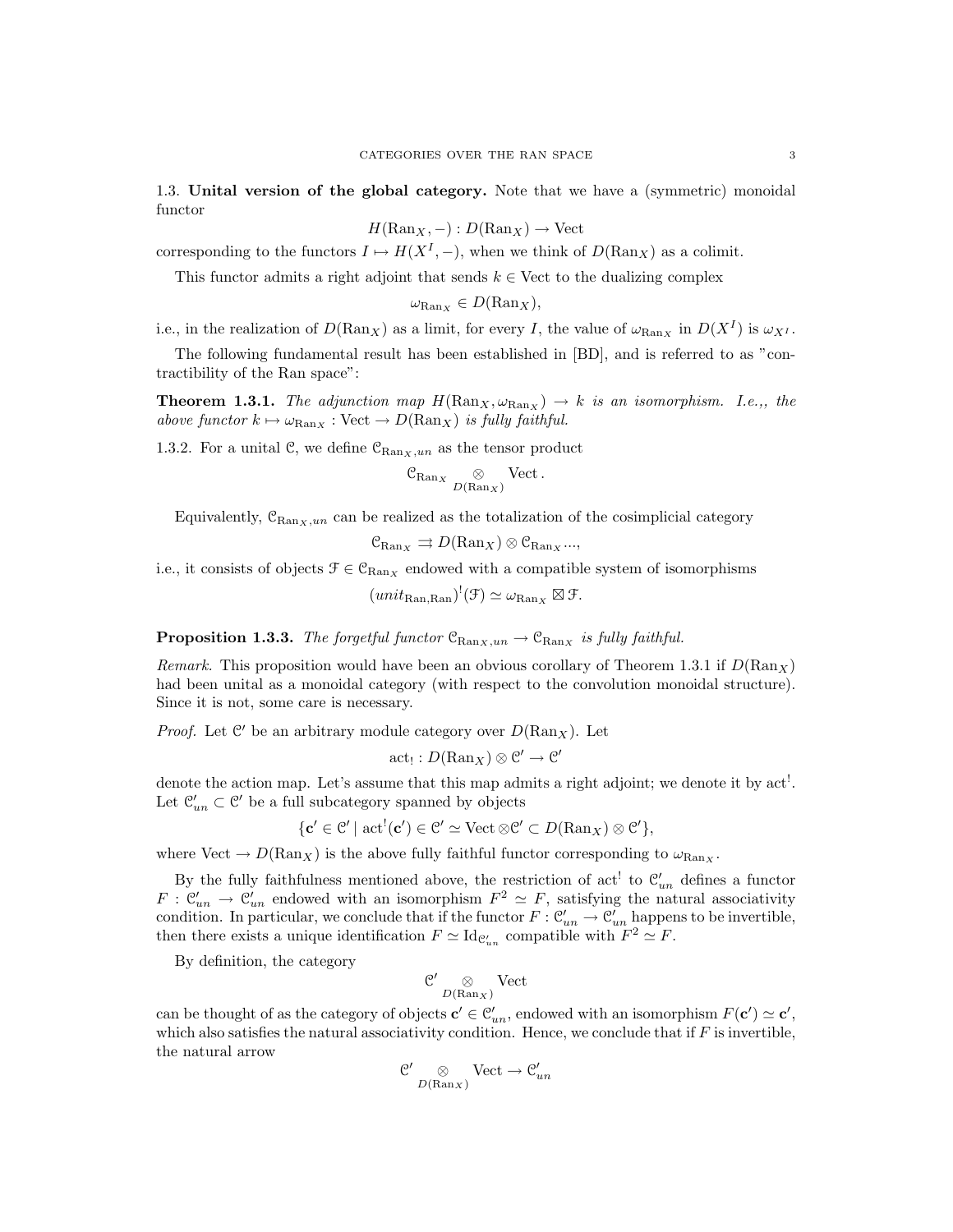is an equivalence.

Finally, we observe that for  $\mathcal{C}'$  of the form  $\mathcal{C}_{\text{Ran}_X}$  for a category  $\mathcal C$  over the Ran space, the corresponding functor  $F$  is isomorphic to the identity functor, and in particular is invertible.

1.4. A basic example. Let's consider an example of the above situation, when  $\mathcal{C} := D(X^{\text{fSet}})$ . Denote  $D(\text{Ran}_X, un) := \mathcal{C}_{\text{Ran}_X,un}$ . We have a canonical functor

$$
D(\mathrm{Ran}_X, un) \to \mathrm{Vect}
$$

corresponding to the functor

$$
D(\text{Ran}_X) \otimes \text{Vect} \simeq D(\text{Ran}_X) \stackrel{H(\text{Ran}_X,-)}{\longrightarrow} \text{Vect}.
$$

**Lemma 1.4.1.** The above functor  $D(\text{Ran}_X, un) \to \text{Vect}$  is an equivalence.

Remark. Again, this proposition would have been obvious, had  $D(\text{Ran}_X)$  been unital.

Proof. We'll construct a functor in the opposite direction using Proposition 1.3.3. Indeed, by loc. cit.,  $D(\text{Ran}_X, un)$  is a full subcategory of  $D(\text{Ran}_X)$ ; moreover it contains the image of Vect. The composition

$$
Vect \to D(Ran_X, un) \to Vect
$$

is easily seen to be the identity functor. Hence, it remains to show that the inclusion

 $Vect \hookrightarrow D(\mathrm{Ran}_X, un)$ 

is an equivalence.

By definition, on object  $\mathcal{F} \in D(\text{Ran}_X)$  belongs to  $D(\text{Ran}_X, un)$  if it is equipped with an isomorphism

$$
add^!(\mathfrak{F}) \simeq \omega_{\text{Ran}_X} \boxtimes \mathfrak{F} \in D(\text{Ran}_X) \boxtimes D(\text{Ran}_X).
$$

By symmetry, this implies that  $add^!(\mathfrak{F}) \simeq \mathfrak{F} \boxtimes \omega_{\text{Ran}_X}$ . The contractibility of the Ran space implies now that  $\mathcal F$  is of the form  $V \otimes \omega_{\text{Ran}_X}$ , where V is a vector space.

 $\Box$ 

 $\Box$ 

Corollary 1.4.2. Let  $\mathcal{C}'$  be any module category for  $D(\text{Ran}_X)$  on which the action factors through

$$
D(\text{Ran}_X) \stackrel{H(\text{Ran}_X, -)}{\longrightarrow} \text{Vect}.
$$

Then the natural arrow

$$
\mathcal{C}' \underset{D(\mathrm{Ran}_X)}{\otimes} D(\mathrm{Ran}_X) \to \mathcal{C}
$$

is an equivalence.

1.5. Functoriality. Let  $\mathbb{C}^1$  and  $\mathbb{C}^2$  be two unital categories over the Ran space. We say that a functor  $F: \mathbb{C}^1 \to \mathbb{C}^2$  is weakly compatible with the unital structures if we are given isomorphisms

$$
(unit_{I_1,I_2})_! \circ (\mathrm{Id} \otimes F_{X^{I_2}}) \simeq F_{X^{I_1 \sqcup I_2}} \circ (unit_{I_1,I_2})_!
$$

(compatible in the natural sense with other pieces of structure).

If this happens, the functor  $\mathcal{C}_{\text{Ran}_X}^1 \to \mathcal{C}_{\text{Ran}_X}^2$  is compatible with the actions of  $D(\text{Ran}_X)$ , and hence induces a functor  $\mathcal{C}_{\text{Ran}_X,un}^1 \to \mathcal{C}_{\text{Ran}_X,un}^2$ , which makes the diagram

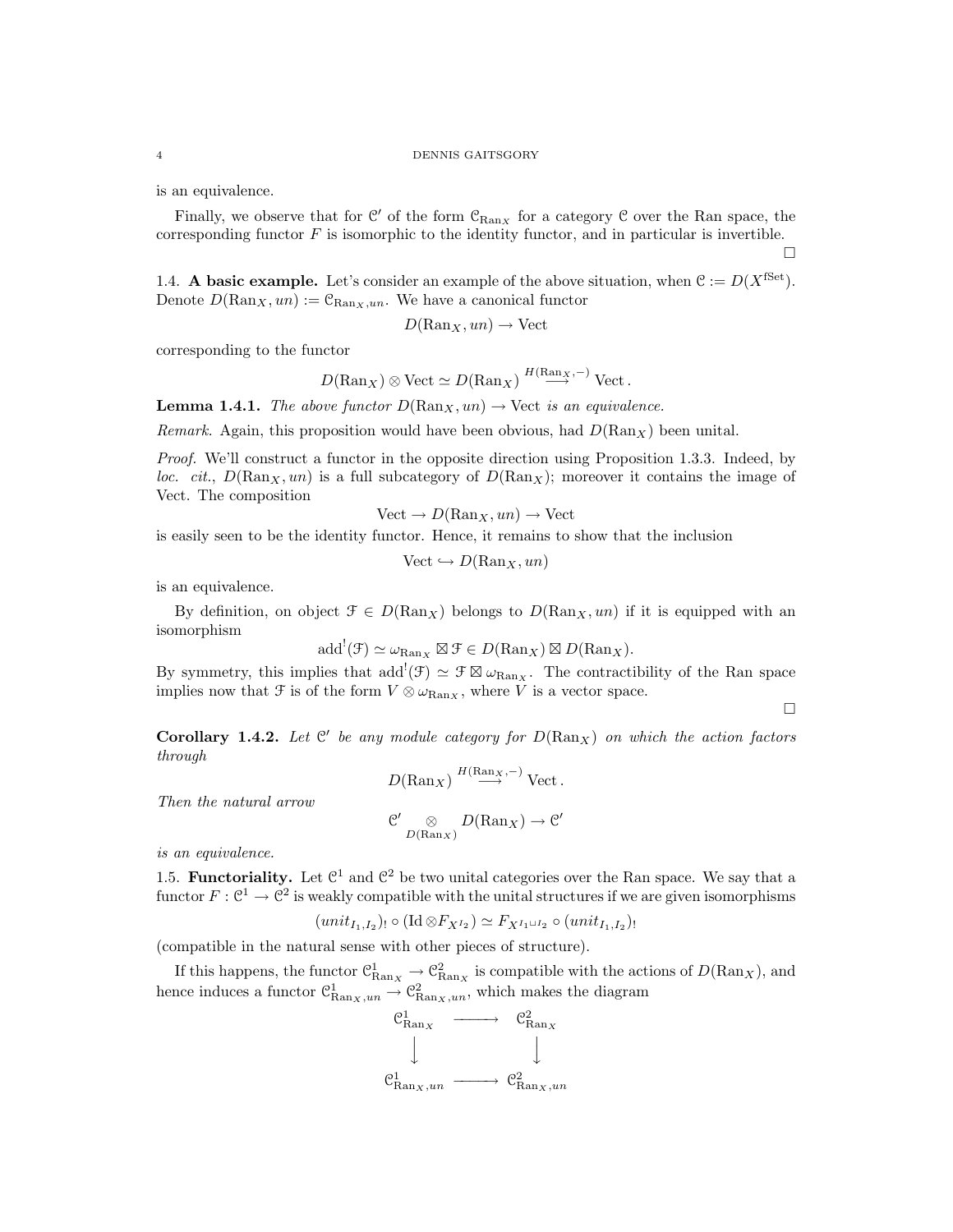commute.

We shall say that  $F$  is strongly compatible with the unital structures, if the induced map

$$
(\mathrm{Id} \otimes F_{X^{I_2}}) \circ (unit_{I_1,I_2})^! \to (unit_{I_1,I_2})^! \circ F_{X^{I_1 \sqcup I_2}}
$$

is an isomorphism as well.

In this case, the diagram



is also commutative.

1.6. **Augmentation.** Let  $C$  be a unital category over the Ran space. By definition, an augmentation on  $\mathcal C$  is a category  $\mathcal C_{\emptyset}$ , endowed with a family of functors

$$
(unit_{I,\emptyset})_!: D(X^I) \otimes \mathcal{C}_{\emptyset} \rightleftarrows \mathcal{C}_{X^I} : (unit_{I,\emptyset})^!,
$$

both functors compatible with the monoidal action of  $D(X^I)$ , and satisfying a natural compatibility condition with the rest of the data. In particular, we obtain a functor

$$
(unit_{\text{Ran},\emptyset})^!: \mathcal{C}_{\text{Ran}} \to D(\text{Ran}_X) \otimes \mathcal{C}_{\emptyset}.
$$

Remark. By the same observation of Lurie's, we can view augmentation as an extension of the functor from fSet<sup>op</sup> (with arbitrary maps) to the category that includes also the empty set.

1.6.1. Note that  $(unit_{\text{Ran},\emptyset})^!$  induces a functor

$$
\mathfrak{C}_{\mathrm{Ran},un} \to D(\mathrm{Ran}_X, un) \otimes \mathfrak{C}_\emptyset \simeq \mathfrak{C}_\emptyset.
$$

1.6.2. For a functor  $F: \mathbb{C}^1 \to \mathbb{C}^2$  we define what it means to be weakly or strongly compatible with the augmentation following the pattern of Sect. 1.5.

2. A RAN VERSION OF 
$$
D(\mathrm{Bun}_B^{rat})
$$

In this section we'll explain two variants of the construction of the category  $D(\text{Bun}_B^{rat})$ (introduced in [GL:extWhit]) that use the Ran space.

2.1. A polar version of  $\overline{\text{Bun}}_B$ . Consider the following ind-stack  $\overline{\text{Bun}}_B^{polar}$  that lives over Ran<sub>X</sub>: for a finite set I, points of  $(\overline{\text{Bun}}_B^{polar})_{X^I}$  are quadruples

$$
(\underline{x}, P_G, P_T, \kappa),
$$

where  $\underline{x} \in X^I$  is a finite collection of points of x,  $P_G$  is a principal G-bundle on X,  $P_T$  is a principal T-bundle on X, and  $\kappa$  is a Plücker data which is allowed to have poles at  $\underline{x}$ :

$$
\kappa^{\check{\lambda}}:\check{\lambda}(P_T)\to V_{P_G}^{\check{\lambda}}|_{X-\underline{x}}.
$$

Set  $D(\overline{Bun}_{B}^{polar})$  to be the category over  $\text{Ran}_X$  that assigns to a finite set I the category  $D((\overline{\text{Bun}}_B^{polar})_{X^I})$ . It's naturally unital and augmented, by virtue of the tautological closed embedding

$$
X^{I_1} \times (\overline{\mathrm{Bun}}_B^{polar})_{X^{I_2}} \to (\overline{\mathrm{Bun}}_B^{polar})_{X^{I_1 \sqcup I_2}}
$$

(uncluding the case  $I_2 = \emptyset$ ), with  $D((\overline{\text{Bun}}_B^{polar})_{\emptyset}) := D(\overline{\text{Bun}}_B)$ . We'll consider the corresponding categories

$$
D((\overline{\text{Bun}}_B^{polar})_{\text{Ran}_X})
$$
 and  $D((\overline{\text{Bun}}_B^{polar})_{\text{Ran}_X,un}).$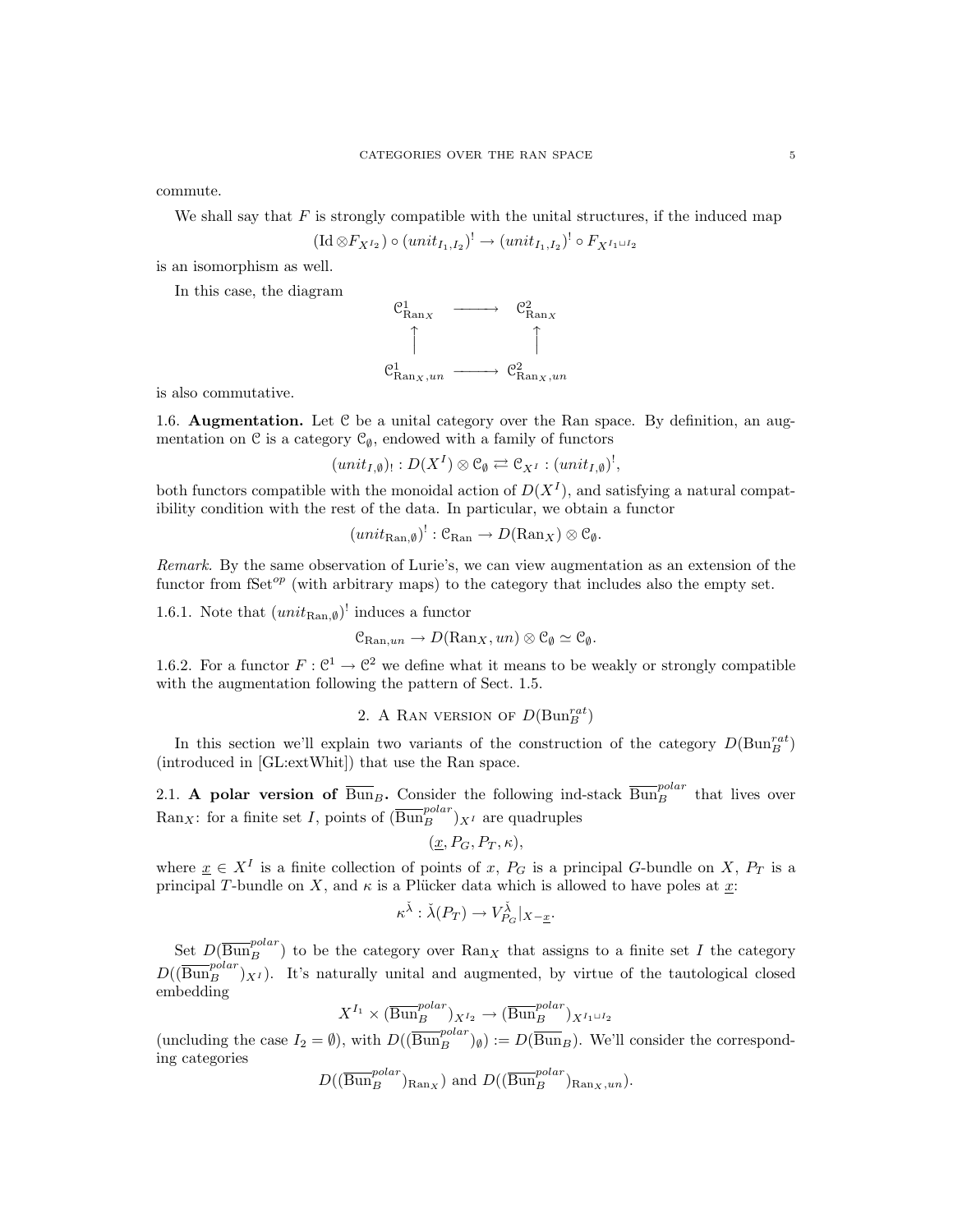2.1.1. Consider the groupoid  $(\mathcal{H}_{G,B}^{polar,b.g.})_{X^I}$  that identifies two points

 $(\underline{x}, P_G, P_T, \kappa)$  and  $(\underline{x}, P_G, P_T^1, \kappa^1)$ ,

with the same  $(\underline{x}, P_G)$  whenever the two Plucker data agree at the generic point of X.<sup>2</sup>

We define the category  $D(\text{Bun}_{B}^{rat, polar, b.g.})$  over the Ran space by setting

$$
D(\mathrm{Bun}_B^{rat, polar, b.g.})_{X^I} := D((\overline{\mathrm{Bun}}_B^{polar})_{X^I})^{(\mathcal{H}_{G,B}^{polar, b.g.})_{X^I}}.
$$

It is also naturally unital and augmented with

$$
D(\mathrm{Bun}_{B}^{rat, polar, b.g.})_{\emptyset} = D(\mathrm{Bun}_{B}^{rat}).
$$

2.1.2. Consider the corresponding categories

$$
D(\text{Bun}_{B}^{rat, polar, b.g.})_{\text{Ran}_X}
$$
 and  $D(\text{Bun}_{B}^{rat, polar, b.g.})_{\text{Ran}_X, un}$ .

The first goal of this section is to prove the following:

Proposition 2.1.3. The functor

$$
(unit_{\text{Ran},\emptyset})^!: D(\text{Bun}_B^{rat, polar, b.g.})_{\text{Ran}_X,un} \to D(\text{Bun}_B^{rat})
$$

is an equivalence.

Proof. In fact, a stronger assertion is true. Augmentation defines a functor

$$
(unit_{\text{Ran},I})^!: D(\text{Bun}_B^{rat, polar, b.g.})_{X^I} \to D(X^I) \otimes D(\text{Bun}_B^{rat}),
$$

and we claim that this map is already an equivalence. So,  $D(\text{Bun}_{B}^{rat,polar,b.g.})$  is equivalent, as a category over the Ran space to

$$
D(X^{\text{fSet}}) \otimes D(\text{Bun}_B^{rat}).
$$

To prove the claim that  $(unit_{\text{Ran},I})^!$  is an equivalence, in order to simplify the notation, let's assume that we are allowing poles only at a fixed point  $x$ . I.e., we want to show that pull-back with respect to the closed embedding

$$
\overline{\text{Bun}}_B \hookrightarrow (\overline{\text{Bun}}_B^{polar})_x
$$

induces an equivalence of the corresponding categories

$$
D((\overline{\operatorname{Bun}}_{B}^{polar})_{x})^{(\mathcal{H}_{G,B}^{polar,b,g.})_{x}} \to D(\overline{\operatorname{Bun}}_{B})^{\mathcal{H}_{G,B}}.
$$

The stack  $D((\overline{\text{Bun}}_B^{polar})_x)$  is a union of its closed substacks  $D((\overline{\text{Bun}}_B^{polar,\leq \lambda})_x)$ , numbered by elements  $\lambda \in \Lambda^{pos}$ , where each such closed substack corresponds to triples  $(P_G, P_T, \kappa)$ , where the pole of  $\kappa$  at x is bounded from above by  $\lambda$ .

It is enough to show that the closed embedding  $\overline{Bun}_B \hookrightarrow (\overline{Bun}_B^{polar,\leq \lambda})_x$  induces an equivalence

$$
D((\overline{\text{Bun}}^{polar,\leq \lambda}_B)_x)^{(\mathcal{H}_{G,B}^{polar,\leq \lambda})_x} \to D(\overline{\text{Bun}}_B)^{\mathcal{H}_{G,B}}
$$

for every  $\lambda$ .

We define a map (also a closed embedding) in the opposite direction

$$
(\overline{\mathrm{Bun}}_{B}^{polar,\leq \lambda})_{x} \to \overline{\mathrm{Bun}}_{B}
$$

<sup>&</sup>lt;sup>2</sup>The notation "b.g." stands for "big groupoid" for the reasons to be explained later.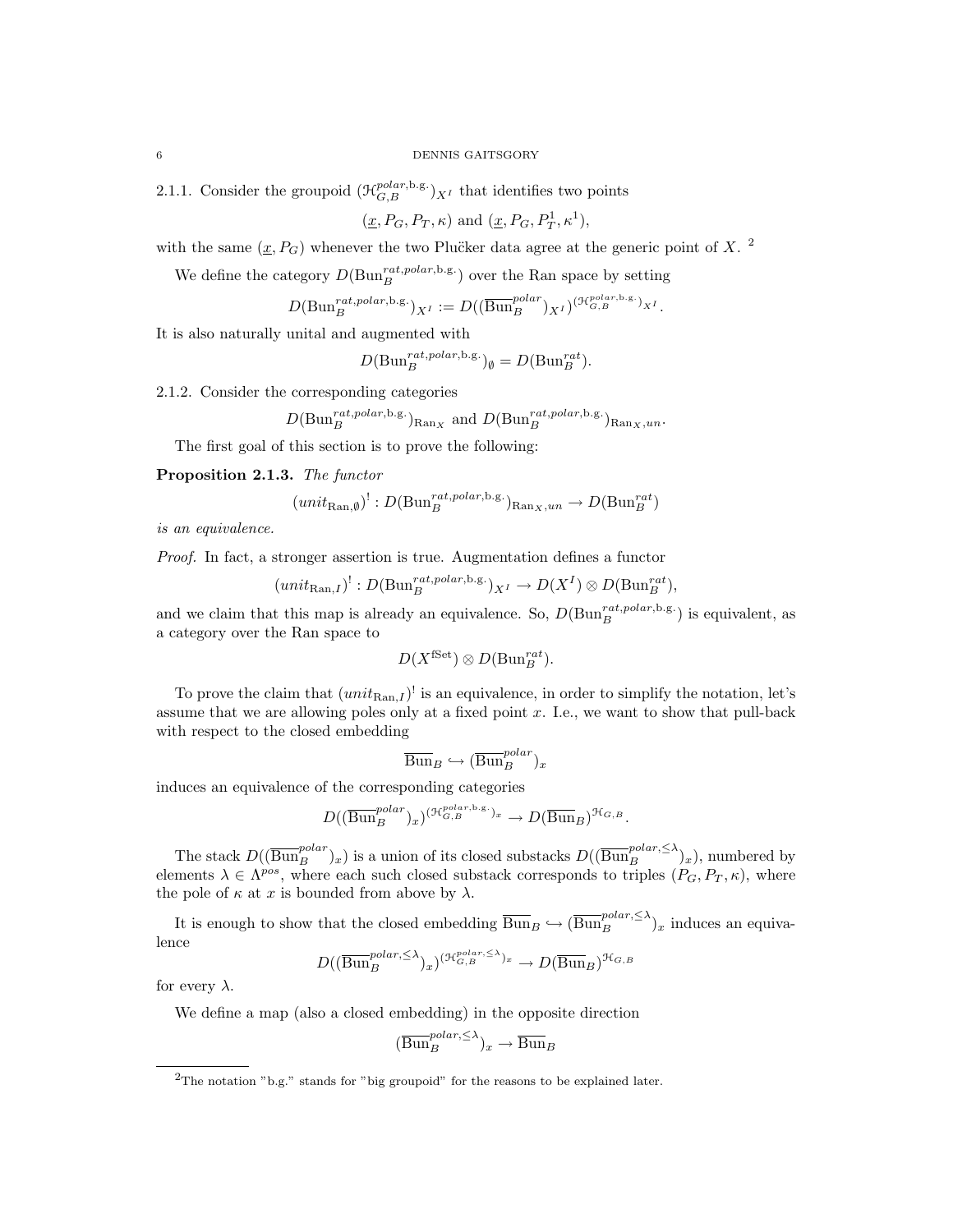by sending  $(P_G, P_T, \kappa)$  to  $(P'_G, P'_T, \kappa')$ , where  $P'_G := P_G$ ,  $P'_T := P_T(-\lambda \cdot x)$ , and  $\kappa'$  is set to be equal to  $\kappa$  on  $X - x$ . The assumption that  $(P_G, P_T, \kappa)$  belongs to  $(\overline{\text{Bun}}_B^{polar, \leq \lambda})_x$  implies that  $(P'_G, P'_T, \kappa')$  belongs to  $\overline{\text{Bun}}_B$ .

Now we claim that the two compositions

$$
D((\overline{\text{Bun}}_B^{polar,\leq \lambda})_x)^{(\mathcal{H}_{G,B}^{polar,\leq \lambda})_x} \to D(\overline{\text{Bun}}_B)^{\mathcal{H}_{G,B}} \to D((\overline{\text{Bun}}_B^{polar,\leq \lambda})_x)^{(\mathcal{H}_{G,B}^{polar,\leq \lambda})_x}
$$

and

$$
D(\overline{\text{Bun}}_B)^{\mathcal{H}_{G,B}} \to D((\overline{\text{Bun}}_B^{polar,\leq \lambda})_x)^{(\mathcal{H}_{G,B}^{polar,\leq \lambda})_x} \to D(\overline{\text{Bun}}_B)^{\mathcal{H}_{G,B}}
$$

are naturally isomorphic to the identity functor. Indeed, the corresponding maps at the level of stacks

$$
(\overline{\mathrm{Bun}}_B^{polar,\leq \lambda})_x \to \overline{\mathrm{Bun}}_B \to (\overline{\mathrm{Bun}}_B^{polar,\leq \lambda})_x \text{ and } \overline{\mathrm{Bun}}_B \to (\overline{\mathrm{Bun}}_B^{polar,\leq \lambda})_x \to \overline{\mathrm{Bun}}_B
$$

are both given by the action of a section of the groupoids  $(\mathcal{H}_{G,B}^{polar,\leq \lambda})_x$  and  $\mathcal{H}_{G,B}$ , respectively.

2.1.4. By the same token as in [GL:extWhit], Sect. 2, on each  $D(\text{Bun}_B^{rat, polar, b.g.})_{X^I}$  we can impose an equivariance condition with respect to the adelic  $N$ . We obtain a category over  $\text{Ran}_X$ , which we will denote  $D(\text{Bun}_T^{rat, polar, b.g.})$ , along with

$$
D(\text{Bun}_T^{rat, polar, b.g.})_{\text{Ran}_X}
$$
 and  $D(\text{Bun}_T^{rat, polar, b.g.})_{\text{Ran}_X, un}$ .

Proposition 2.1.3 implies:

Corollary 2.1.5. The augmentation functor

$$
(unit_{\text{Ran},\emptyset})^!: D(\text{Bun}_T^{rat, polar, b.g.})_{\text{Ran}_X,un} \to D(\text{Bun}_T^{rat})
$$

is an equivalence.

2.2. A version of  $Bun_B^{rat}$  with a smaller groupoid. A disadvantage of the definition of  $D(\text{Bun}_{B}^{rat})$  given in [GL:extWhit], Sect. 2, or the description given above, is that the groupoid  $\mathfrak{H}_{G,B}$  isn't very explicit. In this subsection we'll discuss another way of approaching this category using a smaller groupoid.

2.2.1. For a finite set I consider the category  $D(X^I \times \overline{Bun}_B)$ , but we'll consider a smaller groupoid  $(\mathfrak{H}_{G,B}^{s,g})_{X^I} \subset X^I \times \mathfrak{H}_{G,B}$  acting on it. Namely, we require our meromorphic isomorphisms between the corresponding T-bundles to be regular on  $X - \underline{x}$ .

For each  $I$  consider the category

$$
D(\mathrm{Bun}_B^{rat,\mathrm{s.g.}})_I := D(X^I \times \overline{\mathrm{Bun}}_B)^{(\mathcal{H}_{G,B}^{\mathrm{s.g.}})_{X^I}}.
$$

(Here "s. g." stands for "small groupoid".) We have a pair of adjoint functors:

$$
\textbf{ind}_{B,s,g,J}:D(X^I\times \overline{\operatorname{Bun}}_B)\rightleftarrows D(\operatorname{Bun}_B^{rat,s,g.})_I::\textbf{oblv}_{B,s,g,J}.
$$

Consider the assigment

$$
I \mapsto D(\mathrm{Bun}_B^{rat, \mathrm{s.g.}})_I
$$

as a category over the Ran space, which we denote by  $D(\text{Bun}_B^{rat,s.g.})$ . This category is naturally unital and augmeted: the corresponding functors

$$
(unit_{I_1,I_2})^!:D(\mathrm{Bun}_B^{rat,s.g.})_{I_1\sqcup I_2}\to D(X^{I_1})\otimes D(\mathrm{Bun}_B^{rat,s.g.})_{I_2}
$$

are given by restriction.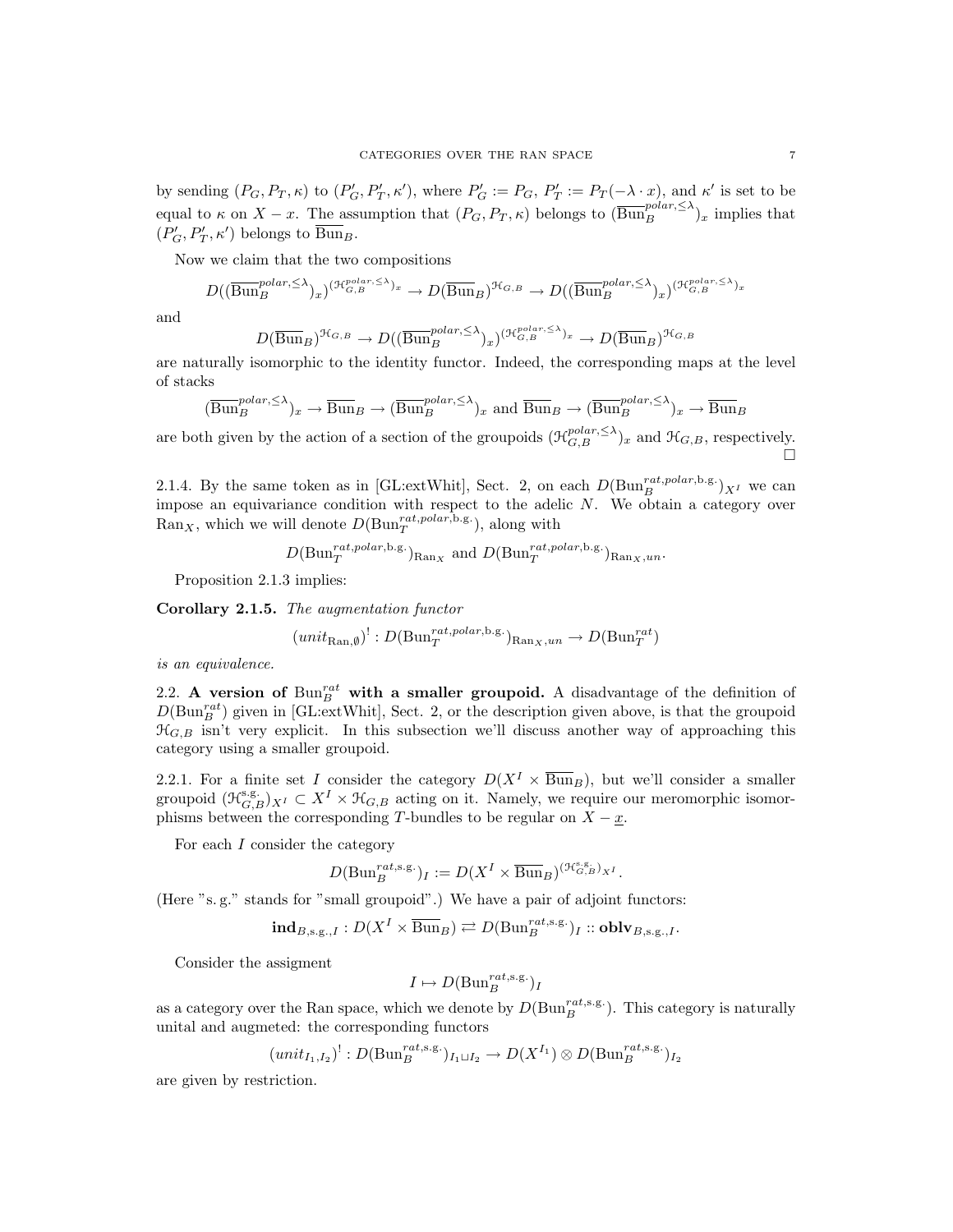Consider the corresponding categories

$$
D(\text{Bun}_B^{rat,s.g.})_{\text{Ran}_X}
$$
 and  $D(\text{Bun}_B^{rat,s.g.})_{\text{Ran}_X,un}.$ 

2.2.2. Augmentation defines a functor

$$
(unit_{\text{Ran},\emptyset})^!: D(\text{Bun}_B^{rat,s.g.})_{\text{Ran}_X,un} \to D(\overline{\text{Bun}}_B).
$$

The goal of this subsection is to prove the following:

**Proposition 2.2.3.** The above functor  $(unit_{\text{Ran},\emptyset})$ <sup>!</sup> :  $D(\text{Bun}_{B}^{rat,s.g.})_{\text{Ran}_X,un} \to D(\overline{\text{Bun}}_B)$  canonically factors as

$$
D(\mathrm{Bun}_{B}^{rat,\mathrm{s.g.}})_{\mathrm{Ran}_{X},un} \to D(\mathrm{Bun}_{B}^{rat}) \stackrel{\mathrm{oblv}_{B}}{\longrightarrow} D(\overline{\mathrm{Bun}}_{B}),
$$

and the first arrow is an equivalence.

Remark. An analogous assertion, with the same proof, remains valid for the correspoding polar version. I.e., instead of  $D(X^I \times \overline{Bun}_B)$  we can consider  $D((\overline{Bun}_B^{polar})_{X^I})$  and still consider the small groupoid  $(\mathcal{H}_{G,B}^{polar,s.g.})_{X^I}$ , by requiring isomorphisms away from  $\underline{x}$ .

2.2.4. Before giving a proof of Proposition 2.2.3, let us consider the following general paradigm. Let  $\mathcal{C}'$  be a category, and suppose that for every finite set  $I$  we are given a monad

$$
M_I: D(X^I) \otimes \mathcal{C}' \to D(X^I) \otimes \mathcal{C}',
$$

compatible with the monoidal action of  $D(X^I)$ . Assume that these monads satisfy the following compatibilities:

For  $I = \emptyset$ , the monad  $M_{\emptyset} : \mathcal{C}' \to \mathcal{C}'$  is the identity.

- For a surjection  $\phi: I \rightarrow J$ , the diagram of functors

$$
D(X^J) \otimes \mathcal{C}' \xrightarrow{M_J} D(X^J) \otimes \mathcal{C}'
$$

$$
\stackrel{(\Delta_{\phi})^!}{\longrightarrow} \uparrow \qquad \qquad \uparrow (\Delta_{\phi})^!
$$

$$
D(X^I) \otimes \mathcal{C}' \xrightarrow{M_I} D(X^I) \otimes \mathcal{C}'
$$

commutes. Moreover, the compatibility isomorphisms are compatible with compositions of maps.

-For  $I = I_1 \sqcup I_2$  (including the case  $I_2 = \emptyset$ ), we are given a homomorphism of monads

$$
\mathrm{Id}_{D(X^{I_1})} \boxtimes M_{I_2} \to M_I.
$$

These homomorphisms must be compatible with the commutative diagrams corresponding to restrictions.

Under such circumstances, we can consider the assignment

$$
I \mapsto M_I\text{-mod}(D(X^I) \otimes \mathcal{C}')
$$

as a category over the Ran space; we'll denote it  $M_{\text{fSet}}$ -mod $(\mathcal{C}')$ . It is naturally unital and augmented. Consider the functor

$$
(unit_{\text{Ran},\emptyset})^!: M_{\text{fSet}} \text{-mod}(\mathcal{C}')_{\text{Ran}_X,un} \to \mathcal{C}'.
$$

By construction, this functor is conservative. We claim that it admits a left adjoint; let us describe it explicitly.

Note that for any  $c' \in \mathcal{C}'$ , the object

$$
\mathbf{c}'_1 := \underset{I}{\text{colim}} \left( H(X^I, -) \boxtimes \text{Id}_{\mathcal{C}'} \right) \circ M_I(\omega_{X^I} \boxtimes \mathbf{c}')
$$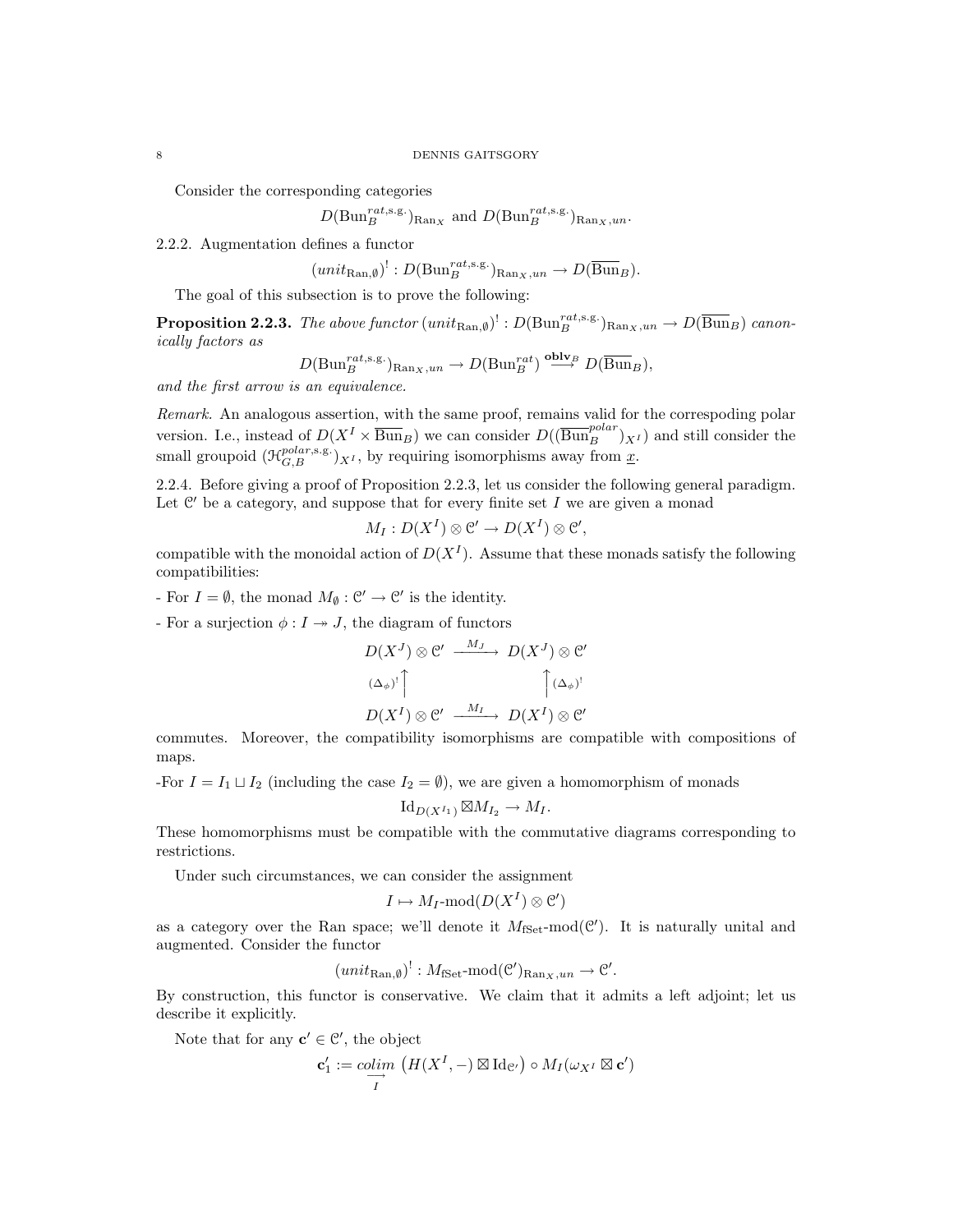(colimit taken over the category of non-empty finite sets with surjective maps) has the property that for any  $J \in \text{fSets}$ ,

$$
\omega_{X^J} \boxtimes \mathbf{c}'_1 \in D(X^J) \otimes \mathcal{C}'
$$

has a structure of module over  $M_J$ , in a way compatible with surjections of J's. Hence, the assignment  $c' \mapsto \omega_{\text{Ran}_X} \boxtimes c'_1$  is a functor  $\mathcal{C}' \to M_{\text{fSet}}$ -mod $(\mathcal{C}')_{\text{Ran}_X,un}$ . The next assertion follows from the constructions:

Lemma 2.2.5. The above functor

$$
\mathbf{c}' \mapsto \omega_{\mathrm{Ran}_X} \boxtimes \left( \underset{I}{\text{colim}} \left( H(X^I,-) \boxtimes \mathrm{Id}_{\mathcal{C}'} \right) \circ M_I(\omega_{X^I} \boxtimes \mathbf{c}') \right)
$$

is the left adjoint to  $(unit_{\text{Ran},\emptyset})^!: M_{\text{fSet}} \text{-mod}(\mathcal{C}')_{\text{Ran}_X,un} \to \mathcal{C}'.$ 

Let us denote by M the resulting monad on  $\mathcal{C}'$ . The above lemma implies that M is canonically isomorphic to

(2.1) 
$$
\mathbf{c}' \mapsto \underset{I}{\text{colim}} \left( H(X^I, -) \boxtimes \text{Id}_{\mathcal{C}'} \right) \circ M_I(\omega_{X^I} \boxtimes \mathbf{c}')
$$

with a natural monad structure on the latter.

2.2.6. We apply the above discussion to  $\mathcal{C}':=D(\overline{Bun}_B)$  and  $M_I:=\textbf{oblv}_{B,s,g,J} \circ \textbf{ind}_{B,s,g,J}$ . To prove Proposition 2.2.3, we have to show that the monad **obly**  $\phi$  ind<sub>B</sub> is canonically isomorphic to the monad given by (2.1). This will boil down to a geometric property of the ind-stack  $\mathcal{H}_{G,B}$ vis-a-vis the ind-stacks  $(\mathcal{H}_{G,B}^{\mathbf{s},\mathbf{g}})_{X^I}$ .

Consider again the following abstract situation. Let Z be an (ind)-stack, and let  $Z<sup>I</sup>$  be (ind)-stacks over  $X^I$ , each equipped with a closed embedding  $\psi_I : Z^I \hookrightarrow X^I \times Z$ . Assume also that we are given a compatible family of isomorphisms

$$
Z^J \simeq X^J \underset{X^I}{\times} Z^I
$$

for every surjection  $I \twoheadrightarrow J$ , which are also compatible with the maps  $\psi_I, \psi_I$  in the natural sense.

Consider the following object

(2.2) 
$$
\underset{I}{\text{colim}} \left( H(X^I, -) \boxtimes \text{Id}_{D(Z)} \right) \circ (\psi_I)_! (\omega_{Z^I}) \in D(Z),
$$

where the colimit is again taken over the category of non-empty finite sets with surjective maps.

There is a natural map from the object in (2.2) to  $\omega_Z$ .

Lemma 2.2.7. Assume that the images of the compositions

$$
Z^I \stackrel{\psi_I}{\hookrightarrow} X^I \times Z \to Z
$$

cover Z. Then the above map

$$
\underset{I}{\text{colim}} \left( H(X^I, -) \boxtimes \text{Id}_{D(Z)} \right) \circ (\psi_I)_! (\omega_{Z^I}) \to \omega_Z
$$

is an isomorphism.

It is clear that Lemma 2.2.7 implies Proposition 2.2.3.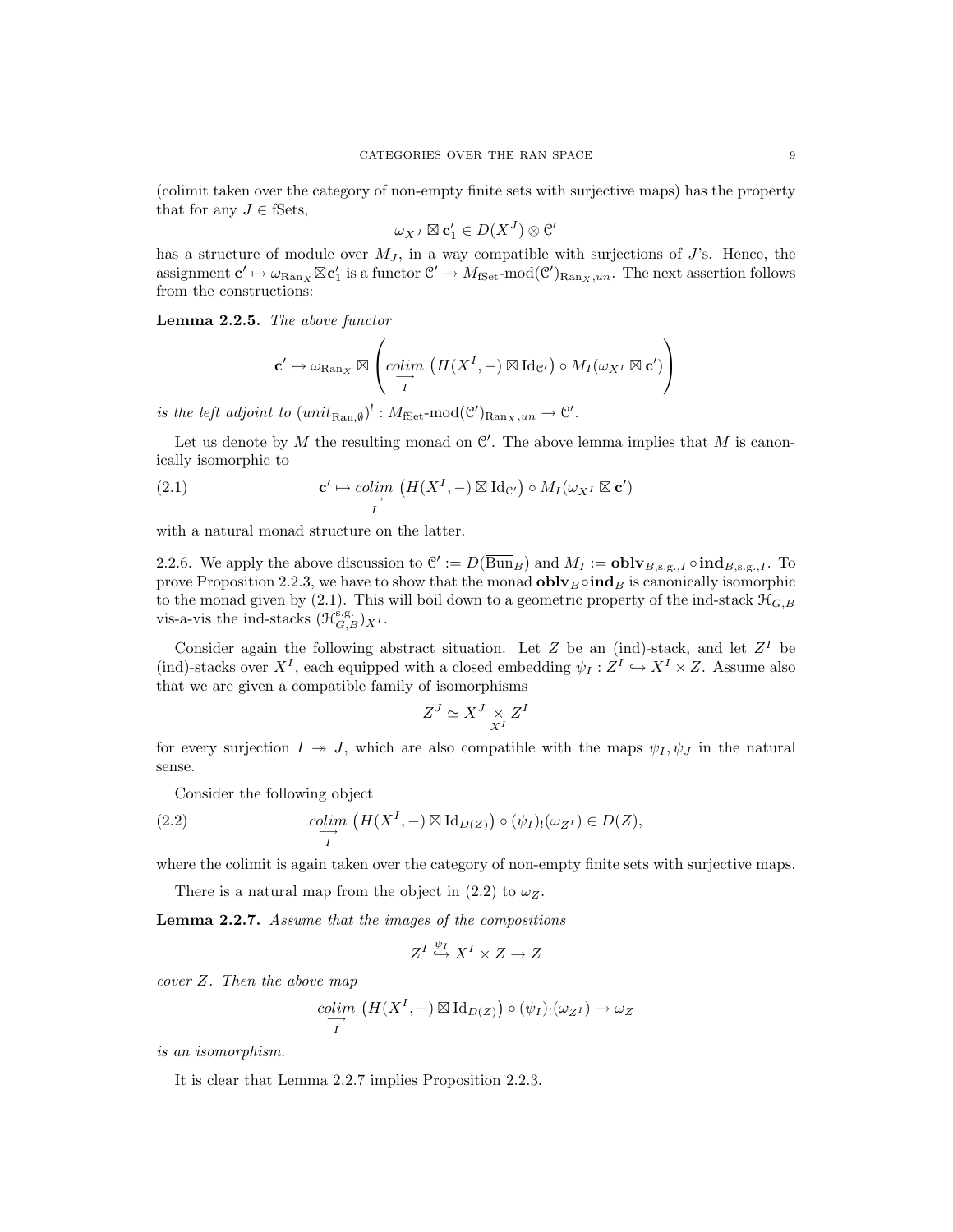2.2.8. Proof of Lemma 2.2.7. It is enough to show that for any fixed finite set  $I^0$ , the map in question induces an isomorphism after applying  $\psi^!_{I^0}$ . For a finite set I, let  $\Gamma^{I,I^0}$  be a closed subscheme of  $X^I \times X^{I^0}$  consisting of points  $(\underline{x}, \underline{x}^0)$  such that  $\underline{x}$  as a subset is contained in  $\underline{x}^0$ . By assumption, we have an isomorphism:

$$
Z^{I^0} \underset{Z}{\times} Z^I \simeq Z^{I^0} \underset{X^{I^0}}{\times} \Gamma^{I,I^0}.
$$

By properness, this reduces the assertion of the lemma to the case when  $Z = X^{I^0}$  and  $Z^I = \Gamma^{I,I^0}$ , in which case it is easy.

 $\Box$ 

## 3. Ran versions of the Whittaker category

3.1. The three spaces. For a finite set I consider the ind-stacks over  $X<sup>I</sup>$  denoted

$$
({}^{(a)}\text{Bun}_{N}^{polar})_{X^{I}},~({}^{(b)}\text{Bun}_{N}^{polar})_{X^{I}}~\text{and}~({}^{(c)}\text{Bun}_{N}^{polar})_{X^{I}},
$$

each classifying quintuples  $(x, P_G, P_T, \kappa, \gamma)$ , where  $(x, P_G, P_T, \kappa)$  is as in the definition of  $(\text{Bun}_{N}^{polar})_{X^{I}}$  (see [GL:extWhit], Sect. 5), and  $\gamma$  is now an isomorphism

$$
P_T \simeq \rho(\omega_X)|_{X-\underline{x}},
$$

where superscripts  $(a)$ ,  $(b)$  and  $(c)$  correspond to the conditions that

- (a)  $\gamma$  extends to an isomorphism over X,
- (b)  $\kappa$  extends to a Plücker data over X,
- (c) no condition

Note that  $({}^{(a)}\text{Bun}_N^{polar})_{X^I}$  is the old  $(\text{Bun}_N^{polar})_{X^I}$  from [GL:extWhit], Sect. 5.

In each of the above cases we have another groupoid acting, denoted  $({}^?{\mathcal H}_{G,N}^{polar})_{X^I}$ , that identifies two points  $(\underline{x}, P_G, P_T, \kappa, \gamma)$  and  $(\underline{x}, P_G, P_T^1, \kappa^1, \gamma^1)$  whenever we are given an isomorphism

$$
P_T \simeq P_T^1|_{X-\underline{x}},
$$

which intertwines between the data of  $\kappa$  and  $\kappa_1$ , and  $\gamma$  and  $\gamma_1$ . (Note that in case (a) the above isomorphism must necessarily extend to an isomorphism over the entire  $X$ .)

The assignment

$$
I \mapsto D( ({}^{?}\text{Bun}_{N}^{polar})_{X^{I}})^{({}^{?}\mathcal{H}_{G,N}^{polar})_{X^{I}}}
$$

is naturally a category over  $\text{Ran}_X$ , which we will denote by  $D({}^? \text{Bun}_N^{rat})$ .

3.2. Comparisons. We have natural closed embeddings:

$$
({}^{(a)}\text{Bun}_{N}^{polar})_{X^{I}} \hookrightarrow ({}^{(c)}\text{Bun}_{N}^{polar})_{X^{I}} \text{ and } ({}^{(b)}\text{Bun}_{N}^{polar})_{X^{I}} \hookrightarrow ({}^{(c)}\text{Bun}_{N}^{polar})_{X^{I}},
$$

and the corresponding functors

$$
D(((^{\text{c}}\text{Bun}_{N}^{polar})_{X^{I}})^{({}^{2}\mathcal{H}_{G,N}^{polar})_{X^{I}}}\rightarrow D(((^{\text{a}}\text{Bun}_{N}^{polar})_{X^{I}})^{({}^{2}\mathcal{H}_{G,N}^{polar})_{X^{I}}}
$$

and

$$
D(((^{\text{c})}\text{Bun}_{N}^{polar})_{X^{I}})^{({}^{2}\mathcal{H}_{G,N}^{polar})_{X^{I}}} \to D(((^{\text{b})}\text{Bun}_{N}^{polar})_{X^{I}})^{({}^{2}\mathcal{H}_{G,N}^{polar})_{X^{I}}}.
$$

We claim, however, that the above functors are equivalences.

Indeed, for (c)  $\rightarrow$  (a) this is a tautology: we are introducing an auxiliary data of  $(P_T, \gamma)$  and then modding out by it. For  $(c) \rightarrow (b)$  this follows by the same argument as in the proof of Proposition 2.1.3.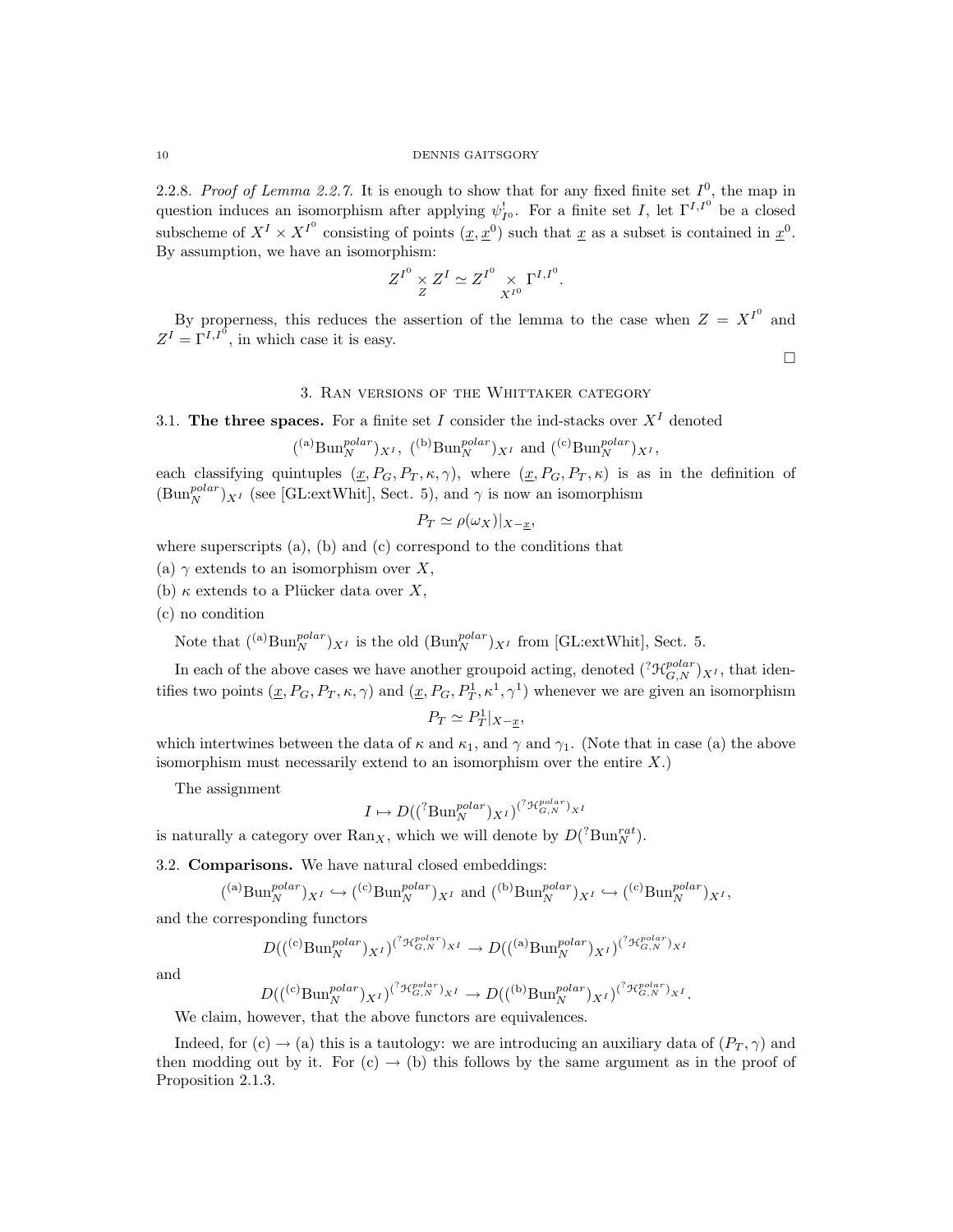Thus, we obtain equivalences of categories over the Ran space

$$
D({}^{(a)}\mathrm{Bun}_N^{rat}) \simeq D({}^{(c)}\mathrm{Bun}_N^{rat}) \simeq D({}^{(b)}\mathrm{Bun}_N^{rat}).
$$

3.3. Whittaker subcategories. In each of the above cases we have the corresponding groupoid  $(\mathfrak{H}_N)_{X^I}$  acting on  $({}^? \text{Bun}_N^{polar})_{X^I}$ , endowed with a character  $\chi : (\mathfrak{H}_N)_{X^I} \to \mathbb{G}_a$ , and we consider the corresponding full subcategory

$$
D((^? \text{Bun}_N^{polar})_{X^I})^{((\mathcal{H}_N)_{X^I}, \chi)} \subset D((^? \text{Bun}_N^{polar})_{X^I})
$$

for  $? = (a)$ , (b) or (c).

The action of  $({}^?{\mathcal H}_{G,N}^{polar})_{X^I}$  commutes with that of  $({\mathcal H}_N)_{X^I}$  in the natural sense, and we can consider the resulting full subcategory

$$
{}^{?}\text{Whit}(G)_{X^I} := D(({}^{?}\text{Bun}_{N}^{polar})_{X^I})^{((\mathcal{H}_N)_{X^I}, \chi), {}^{?}(\mathcal{H}_{G,N}^{polar})_{X^I}} \subset D(({}^{?}\text{Bun}_{N}^{polar})_{X^I})^{?(\mathcal{H}_{G,N}^{polar})_{X^I}}.
$$

However, from Sect. 3.2 we obtain that the natural restriction functors

$$
^{(c)}\text{Whit}(G)_{X^I} \rightarrow ^{(a)}\text{Whit}(G)_{X^I}
$$
 and  $^{(c)}\text{Whit}(G)_{X^I} \rightarrow ^{(b)}\text{Whit}(G)_{X^I}$ 

are equivalences.

Hence, the assignment

$$
I \mapsto {}^{?}\mathrm{Whit}(G)_{X^I}
$$

leads to the same category over the Ran space, namely,  $Whit(G)$ .

### 4. Ran versions of the reduced Whittaker category

In this section we'll be assuming that  $Z_G$  is connected. In what follows we'll discuss several (equivalent) variants of the construction of  $\text{Whit}(G)_{glob}^{red}$ .

4.1. Variant 1. The discussion in this subsection will apply equally well to  $Whit(G)_{glob}^{red, ext}$ .

4.1.1. For a finite set I consider the following ind-stack, denoted <sup>?</sup> Bun<sup>polar,red,X<sup>I</sup> for ? =</sup>  $(a), (b), (c)$  or  $(d)$ 

A point of  $({}^{?}\text{Bun}_{N}^{polar,red})_{X^{I}}$  is a quintuple  $(\underline{x}, P_{G}, P_{T}, \kappa, \gamma^{red})$ , where  $(\underline{x}, P_{G}, P_{T}, \kappa)$  is as in the definition of  $(\text{Bun}_{N}^{polar})_{X^{I}}$ , and where  $\gamma^{red}$  is a data of a non-zero map

$$
\gamma_i^{red} : \check{\alpha}_i(P_T) \to \omega_X|_{X-\underline{x}}
$$

for each simple root  $\check{\alpha}_i$ .

The variants  $? = (a), (b), (c)$  or  $(d)$  correspond to the conditions that

- (a)  $\gamma^{red}$  is defined over X,
- (b)  $\kappa$  extends to a Plücker data over X,
- (c) no condition
- (d)  $(a) \wedge (b)$

Note that version (d) reproduces the ind-stack  $\overline{\mathrm{Bun}}_N^{red} \times X^I$ .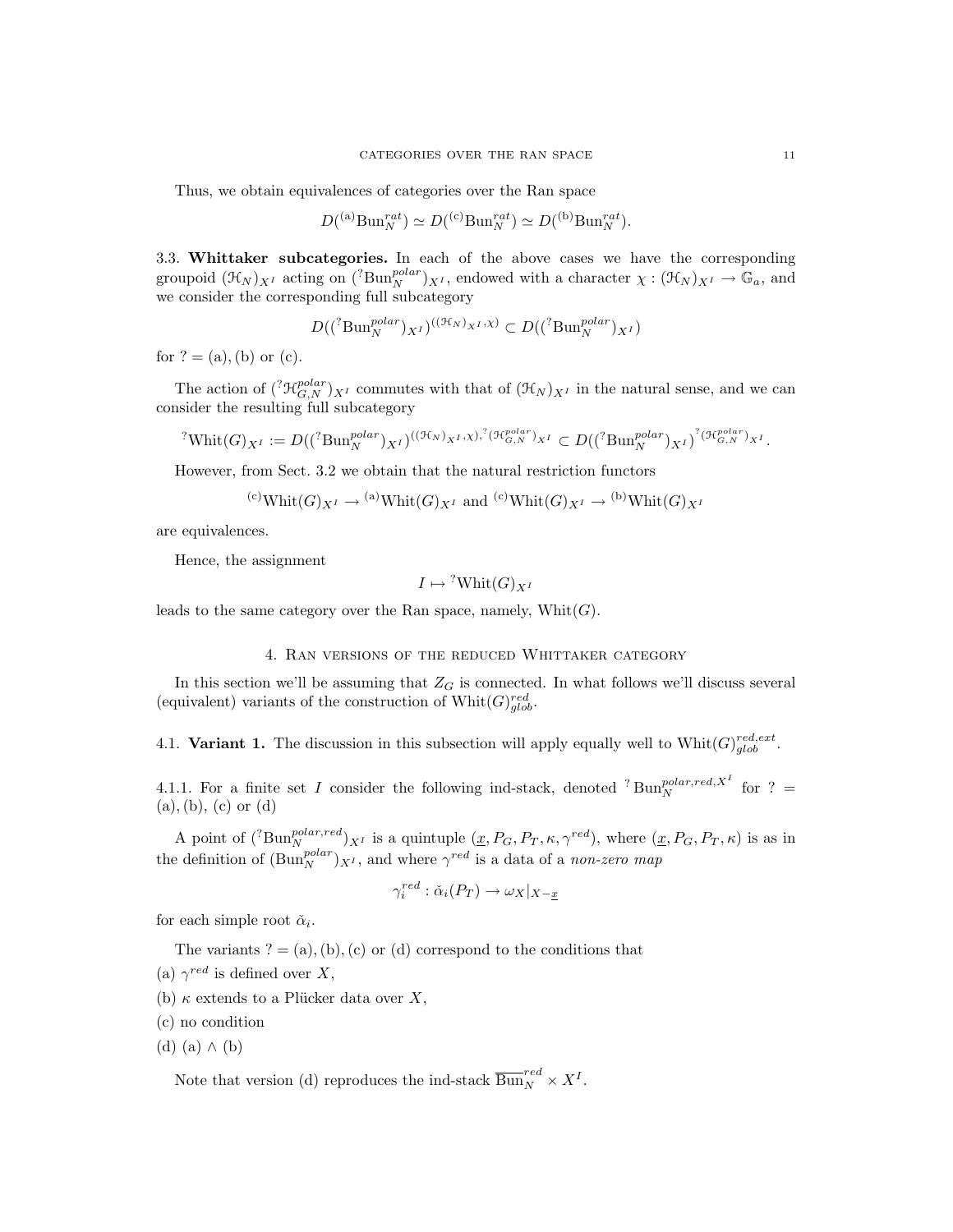4.1.2. There are two versions of the groupod that acts on <sup>?</sup> Bun<sup>polar,red,X<sup>1</sup>:</sup>

We have the groupoid  $({}^?{\mathcal{H}_{G,N}^{polar, red, b.g.}})_{X^I}$  that identifies two points

$$
(\underline{x}, P_G, P_T, \kappa, \gamma^{red})
$$
 and  $(\underline{x}, P_G, P_T^1, \kappa^1, \gamma^{red1})$ 

whenever we are given an isomorphism between  $P_T$  and  $P_T^1$  at the generic point of X, that intertwines the data of  $\kappa$  and  $\kappa^1$ , and  $\gamma^{red}$  and  $\gamma^{red}$ .

There us a sub-groupoid

$$
({}^?{\mathcal H}_{G,N}^{polar,red,\text{s.g.}})_{X^I} \subset ({}^?{\mathcal H}_{G,N}^{polar,red,\text{b.g.}})_{X^I},
$$

obtained by the requirement that the isomorphism between  $P_T$  and  $P_T^1$  be regular on  $X - \underline{x}$ .

In each if the above cases we obtain the category over the Ran space

$$
I \mapsto D((^{?}\text{Bun}_{N}^{polar, red})_{X^{I}})^{(^{?}\text{H}_{G,N}^{polar, red, b.g.})_{X^{I}}} \text{ and } I \mapsto D((^{?}\text{Bun}_{N}^{polar, red})_{X^{I}})^{(^{?}\text{H}_{G,N}^{polar, red,s.g.})_{X^{I}}}.
$$

We denote these categories by

$$
D(^{?}\text{Bun}_{N}^{rat,red,\text{b.g.}})
$$
 and  $D(^{?}\text{Bun}_{N}^{rat,red,\text{s.g.}})$ ,

respectively.

By imposing equivariance with respect to the corresponding groupoid  $I \mapsto (\mathcal{H}_N)_{X^I}$ , we obtain categories over the Ran space, denoted <sup>?</sup>Whit $(G)^{red,b,g.}$  and <sup>?</sup>Whit $(G)^{red,s,g.}$  for ? =  $(a), (b), (c)$  or  $(d)$ , respectively.

4.1.3. We have the natural closed embeddings:

$$
\begin{aligned} &(^{(a)}\mathrm{Bun}_{N}^{polar,red})_{X^{I}} \hookrightarrow (^{(c)}\mathrm{Bun}_{N}^{polar,red})_{X^{I}},~(^{(b)}\mathrm{Bun}_{N}^{polar,red})_{X^{I}} \hookrightarrow (^{(c)}\mathrm{Bun}_{N}^{polar,red})_{X^{I}}, \\ &(^{(d)}\mathrm{Bun}_{N}^{polar,red})_{X^{I}} \hookrightarrow (^{(a)}\mathrm{Bun}_{N}^{polar,red})_{X^{I}},~(^{(d)}\mathrm{Bun}_{N}^{polar,red})_{X^{I}} \hookrightarrow (^{(b)}\mathrm{Bun}_{N}^{polar,red})_{X^{I}} \end{aligned}
$$

and the restriction functors

(4.1) 
$$
D({}^{?}\text{Bun}_{N}^{rat, red, b.g.}) \to D({}^{?'}\text{Bun}_{N}^{rat, red, b.g.})
$$

and

(4.2) 
$$
D({\text{Var}}_N^{rat, red, s.g.}) \to D({\text{Var}}_N^{rat, red, s.g.})
$$

for for the corresponding values of  $?'$  and  $?''$ .

4.1.4. However, as in Proposition 2.1.3, we show that the functors in (4.1) and (4.2) are equivalences. In particular, we have well-defined categories over the Ran space

(4.3) 
$$
D(\text{Bun}_{N}^{rat, red, b.g.}) \text{ and } D(\text{Bun}_{N}^{rat, red, s.g.}),
$$

where  $D(\text{Bun}_N^{rat, red, b.g.})$  is equivalent to

$$
D(\mathrm{Bun}_N^{rat,red}) \otimes D(X^{\mathrm{fSet}}),
$$

where  $D(\text{Bun}_N^{rat,red} \text{ is as in [GL:extWhit], Sect. 6.}$ 

Furthermore, as in Sect. 2.2, we obtain that although the categories in  $(4.3)$  are *inequivalent* as categories over the Ran space, the corresponding categories

$$
D(\text{Bun}_{N}^{rat, red, b.g.})_{\text{Ran}_X, un}
$$
 and  $D(\text{Bun}_{N}^{rat, red, s.g.})_{\text{Ran}_X, un}$ 

are canonically equivalent to one another, and are equivalent to  $D(\text{Bun}_{N}^{rat,red})$  as defined in [GL:extWhit], Sect. 6.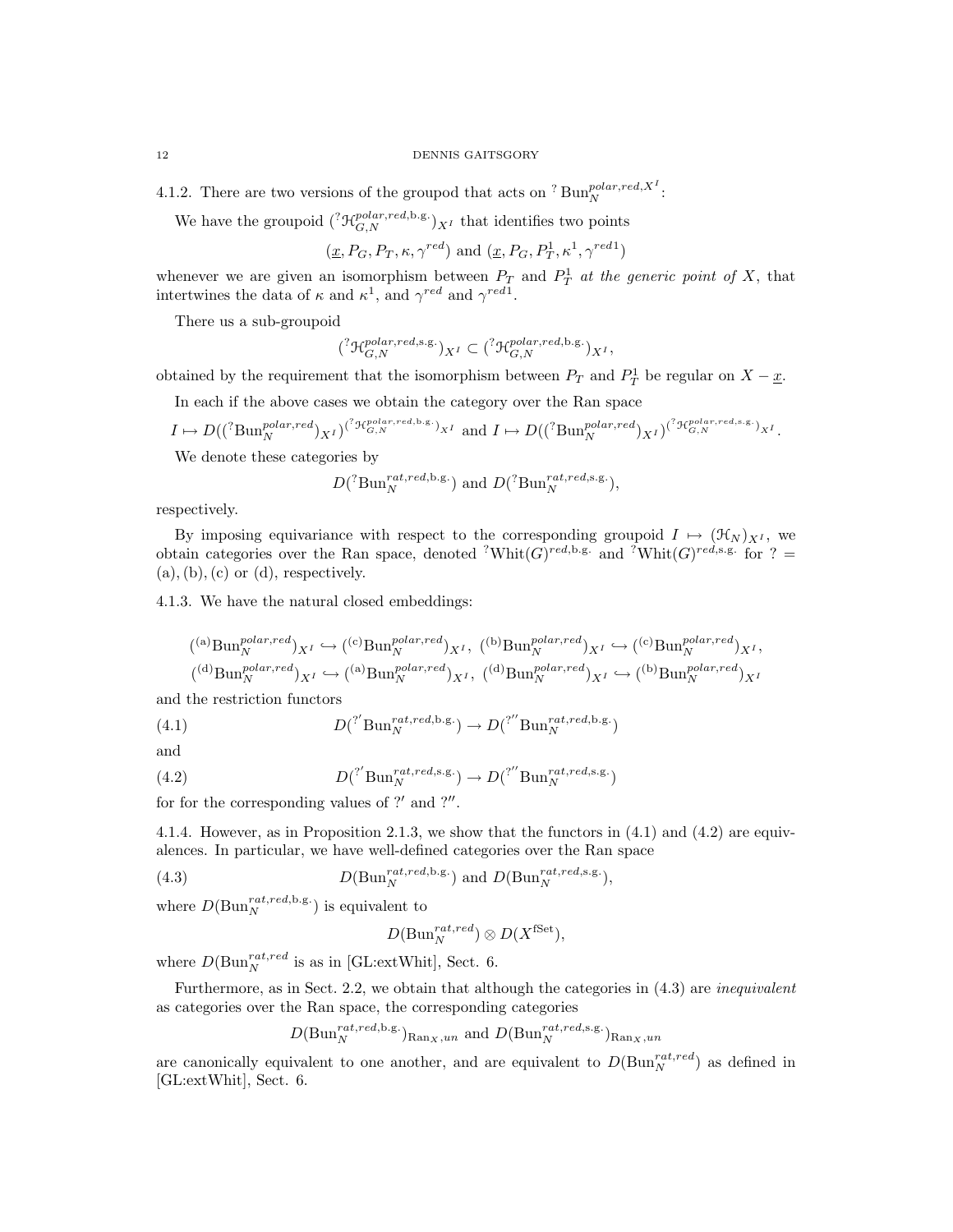4.1.5. Passing to the corresponding  $((\mathcal{H}_N)_{X^I}, \chi)$ -equivariant categories, we obtain that the categories over the Ran space <sup>?</sup>Whit $(G)^{red,b,g.}$  for ? = (a), (b), (c) or (d) are equivalent to each other, and so are <sup>?</sup>Whit $(G)^{red,s.g.}$ . The resulting categories

Whit $(G)^{red, b.g.}$  and Whit $(G)^{red, s.g.}$ 

are inequivalent as categories over the Ran space, but the categories

$$
\text{Whit}(G)_{\text{Ran}_X,un}^{red,\text{b.g.}} \text{ and } \text{Whit}(G)_{\text{Ran}_X,un}^{red,\text{s.g.}}
$$

are equivalent to each other, and hence reproduce  $\text{Whit}(G)_{glob}^{red}$ .

4.2. Variant 2. The discussion in this subsection will be specific to  $\text{Whit}(G)_{glob}^{red}$ , i.e., it won't apply to  $\text{Whit}(G)_{glob}^{red, ext}.$ 

4.2.1. For a finite set I consider the following ind-stack, denoted  $({}^{?}\text{Bun}_{N}^{polar, red'})_{X}$  for ? =  $(a), (b), (c)$  or  $(d)$ .

A point of  $({}^{?}\text{Bun}_{N}^{polar, red'} )_{X^{I}}$  is a quintuple  $(\underline{x}, P_{G}, P_{T}, \kappa, \gamma^{red'})$ , where  $(\underline{x}, P_{G}, P_{T}, \kappa)$  is as in the definition of  $(\text{Bun}_{N}^{polar})_{X^{I}}$ , and where  $\gamma^{red'}$  is a data of an *isomorphism* 

$$
\gamma_i^{red'} : \check{\alpha}_i(P_T) \simeq \omega_X|_{X-\underline{x}}
$$

for each simple root  $\check{\alpha}_i$ .

The variants  $? = (a), (b), (c)$  or (d) correspond to the conditions that

(a)  $\gamma^{red}$  extends to regular maps  $\check{\alpha}_i(P_T) \to \omega_X$  defined over X,

(b)  $\kappa$  extends to a Plücker data over X,

(c) no condition

(d) (a) ∧ (b)

4.2.2. Again, as before,  $({}^{?}\text{Bun}_{N}^{polar, red'})_{X^{I}}$  is acted on by a groupoid, denoted

$$
({}^?{\mathcal H}_{G,N}^{polar,red'})_{X^I}
$$

that identifies two points

$$
(\underline{x}, P_G, P_T, \kappa, \gamma^{red'})
$$
 and  $(\underline{x}, P_G, P_T^1, \kappa^1, \gamma^{red'1})$ 

whenever we are given an isomorphism between  $P_T$  and  $P_T^1$  away from  $\underline{x}$  that intertwines the data of  $\kappa$  and  $\kappa_1$ , and  $\gamma^{red'}$  and  $\gamma_1^{red'}$ .

Remark. Note that we could have considered a seemingly bigger groupoid which allows isomorphisms between  $P_T$  and  $P_T^1$  at the generic point of X. However, any such isomorphism necessarily extends to  $X - \underline{x}$ : the data of  $\gamma^{red'}$  takes care of the induced  $T/Z_G$ -bundles, whereas the data of  $\kappa$  takes care of the induced  $G/[G, G]$ -bundles.

The assignment

$$
I\mapsto D((^? \text{Bun}_N^{polar, red'})_{X^I})^{(^? \text{H}_{{\cal G},N}^{polar, red'})_{X^I}
$$

forms a category over the Ran space, which we denote  $D({}^{?}\text{Bun}_{N}^{rat, red}')$ .

By imposing equivariance with respect to the corresponding groupoid  $I \mapsto (\mathcal{H}_N)_{X^I}$ , we obtain categories over the Ran space, denoted  $\operatorname{?Whit}(G)^{red'}$ .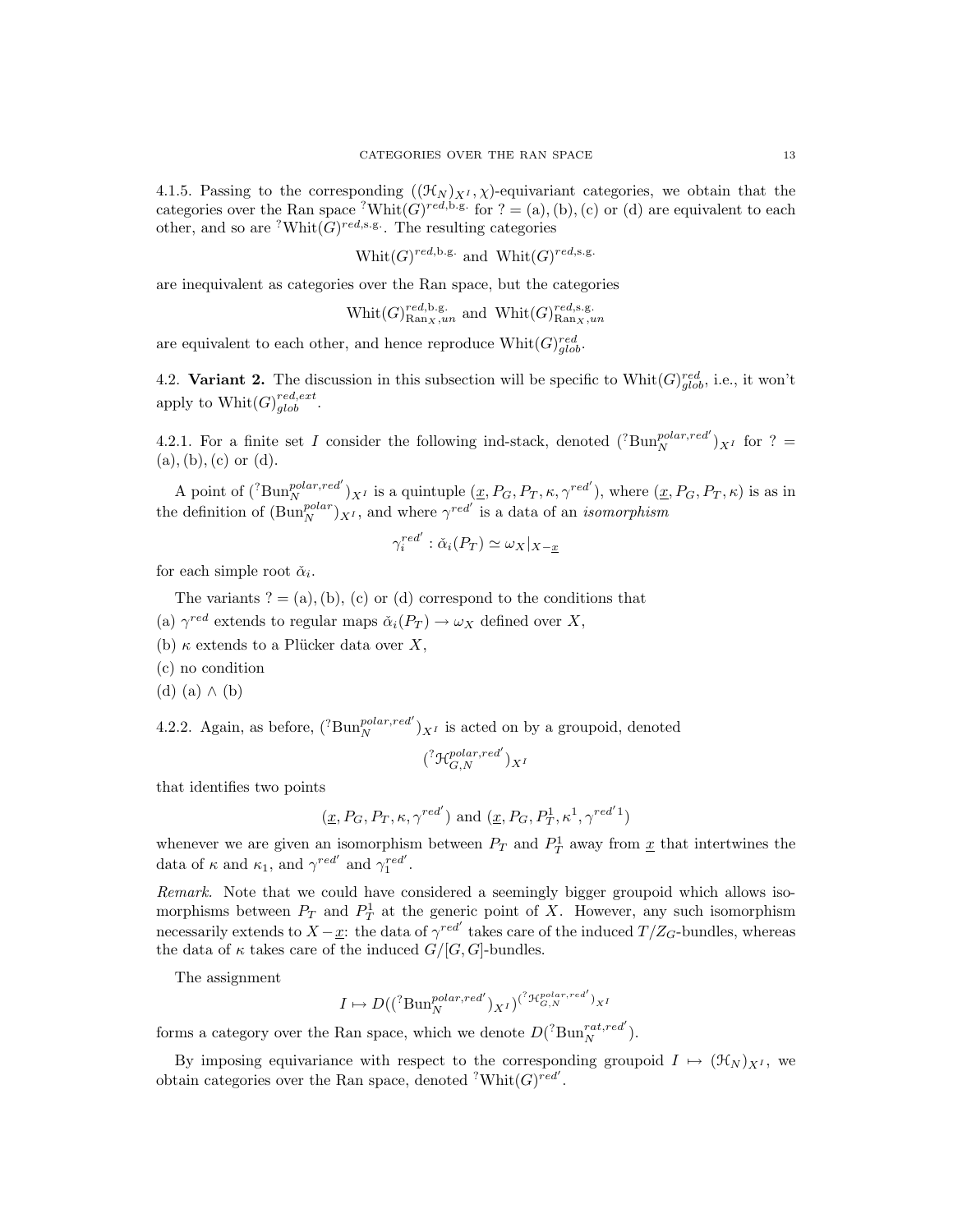4.2.3. We have the tautological closed embeddings

$$
({}^{(a)}\text{Bun}^{polar,red'}_{N})_{X^I} \hookrightarrow ({}^{(c)}\text{Bun}^{polar,red'}_{N})_{X^I}, ({}^{(b)}\text{Bun}^{polar,red'}_{N})_{X^I} \hookrightarrow ({}^{(c)}\text{Bun}^{polar,red'}_{N})_{X^I}
$$

and

$$
({}^{(d)}\text{Bun}_{N}^{polar, red'})_{X^{I}} \hookrightarrow ({}^{(a)}\text{Bun}_{N}^{polar, red'})_{X^{I}}, ({}^{(d)}\text{Bun}_{N}^{polar, red'})_{X^{I}} \hookrightarrow ({}^{(b)}\text{Bun}_{N}^{polar, red'})_{X^{I}}
$$

and the restriction functors

$$
D({}^{?'}\text{Bun}_{N}^{rat,red'})_{X^I} \to D({}^{?''}\text{Bun}_{N}^{rat,red'})_{X^I}
$$

for the corresponding values of  $?'$  and  $?''$ .

However, the same argument as in the proof of Proposition 2.1.3 shows that these arrows are equivalences. Thus, the categories over the Ran space  $D({}^{?}\text{Bun}_N^{rat, var})$  for ? = (a), (b), (c) and (d) are all equivalent. We'll denote the resulting category over the Ran space simply by  $D(\text{Bun}_N^{rat,red}).$ 

As a corollary, we obtain that the categories <sup>?</sup>Whit $(G)^{red'}$  over the Ran space are all equivalent. We denote the resulting category by  $\text{Whit}(G)^{red'}$ .

# 4.3. Comparison of Variants 1 and 2. Note that we have the maps

$$
({}^{?}\text{Bun}_{N}^{polar, red'})_{X^{I}} \hookrightarrow ({}^{?}\text{Bun}_{N}^{polar, red})_{X^{I}}
$$

for  $? = (a), (b), (c)$  and (c) (these maps are in fact closed embeddings).

Pullback defines functors

(4.4) 
$$
D({}^? \text{Bun}_N^{rat, red, b.g.})_{X^I} \to D({}^? \text{Bun}_N^{rat, red'})_{X^I}.
$$

Proposition 4.3.1. The functors in  $(4.4)$  are equivalences.

The proposition implies that the analogues statement is true for the corresponding categories <sup>?</sup>Whit $(G)$ <sup>red'</sup> and <sup>?</sup>Whit $(G)$ <sup>red,b.g.</sup> over the Ran space.

4.4. Variant 3. To prove Proposition 4.3.1 we'll introduce yet another variant of the construction, and compare it to  $D({}^{?}\text{Bun}_{N}^{rat,red,b.g.})_{X^{I}}$  and  $D({}^{?}\text{Bun}_{N}^{rat,red})_{X^{I}}$ .

Consider the ind-stack  $(\text{Bun}_N^{polar, red''})_{X^I}$  that classifies quintuples  $(\underline{x}, P_G, P_T, \kappa, \gamma^{red''})$  where  $(\underline{x}, P_G, P_T, \kappa)$  are as in  $(\text{Bun}_N^{polar})_{X^I}$ , and  $\gamma^{red''}$  is a data of *isomorphism* 

$$
\gamma_i^{red''} : \check{\alpha}_i(P_T) \simeq \omega_X
$$

for each simple root  $\check{\alpha}_i$ .

By definition,  $(\text{Bun}_N^{polar, red''})_{X^I}$  is naturally a closed substack of both  $({}^? \text{Bun}_N^{polar, red'})_{X^I}$  and  $({}^{?}\text{Bun}_{N}^{polar,red})_{X^{I}}$  for any of the values of ?.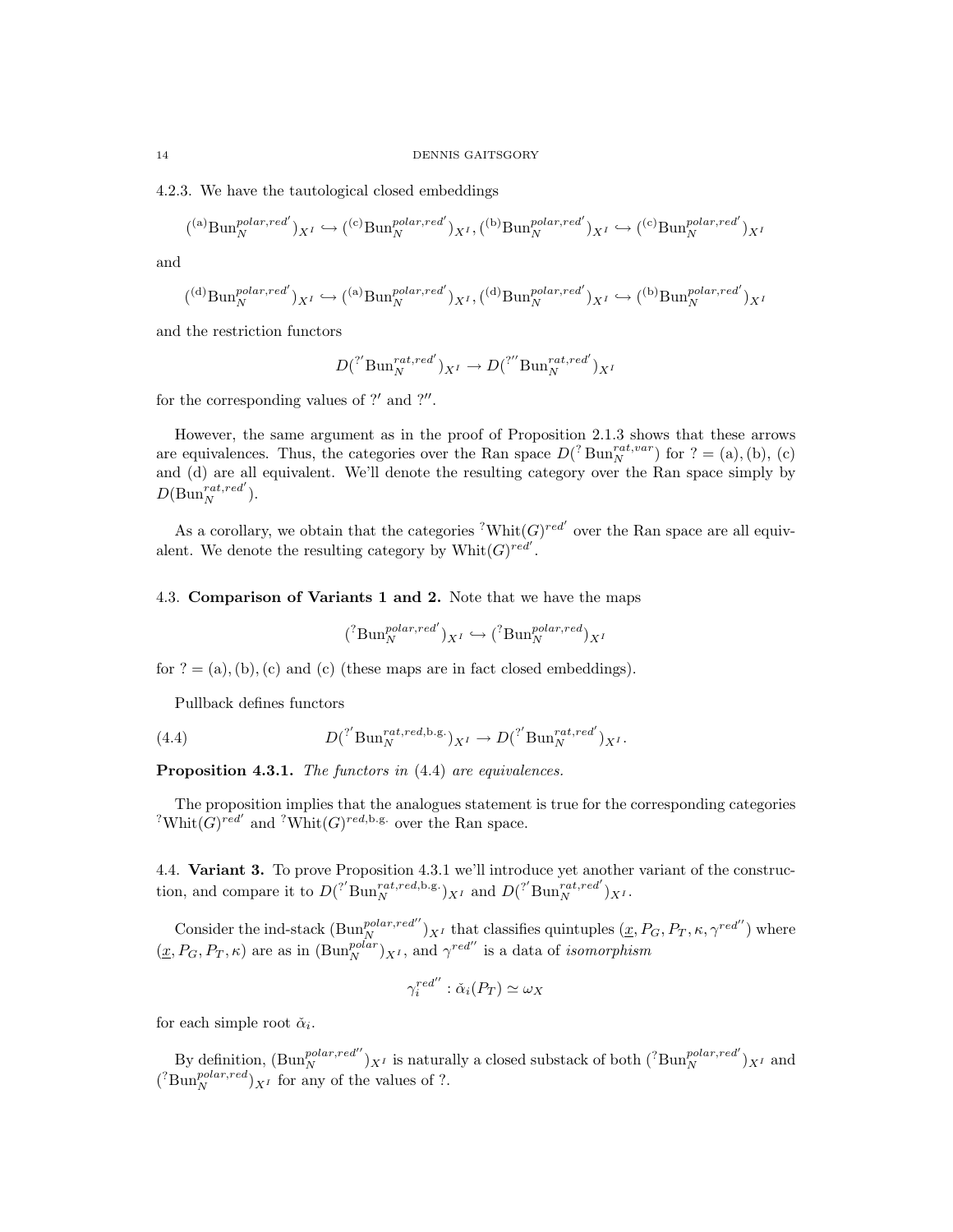4.4.1. We have a groupoid denoted  $(\mathcal{H}_{G,N}^{polar, red''})_{X^I}$  acting on  $(\text{Bun}_{N}^{polar, red''})_{X^I}$ , obtained by restriction from  $({}^? \mathcal{H}_{G,N}^{polar, red'})_{X^I}$ , or, which is the same,  $({}^? \mathcal{H}_{G,N}^{polar, red,b,g.})_{X^I}$  or  $({}^? \mathcal{H}_{G,N}^{polar, red,s,g.})_{X^I}$ , for any value of ?.

Remark. Note that  $(\mathcal{H}_{G,N}^{polar, red''})_{X^I}$  is in fact given by a group-ind-scheme over  $X^I$ , namely, the affine Grassmannian  $\mathrm{Gr}_{Z_G,X^I}$  of the torus  $Z_G$ .

Let  $D(\text{Bun}_N^{rat, red''})_{X^I}$  denote the category  $D((\text{Bun}_N^{polar, red''})_{X^I})^{(\mathcal{H}_{G,N}^{polar, red''})_{X^I}})$ . Restriction defines the functors

(4.5) 
$$
D({}^? \text{Bun}_N^{rat, red, b.g.})_{X^I} \to D(\text{Bun}_N^{rat, red''})_{X^I} \leftarrow D({}^? \text{Bun}_N^{rat, red'})_{X^I},
$$

for any value of ?, and we claim that both arrows in (4.5) are equivalences. We'll prove it for the  $\rightarrow$  arrow, as the other case is similar.

4.4.2. First, it is easy to see that the functor in question is conservative. Indeed, any point of  $({}^{?}\text{Bun}_{N}^{polar, red})_{X^{I}}$  can be moved to inside  $(\text{Bun}_{N}^{polar, red''})_{X^{I}}$  using the groupoid  $({}^{\gamma}\mathcal{H}_{G,N}^{polar, red, b.g.})_{X^I}$ . Hence, by Barr-Beck, to show that the two categories are equivalent, we need to show that the corresponding map of monads acting on  $D((Bun_N^{polar, red''})_{X^I})$  is an isomorphism. But this follows from the definition of  $(\mathcal{H}_{G,N}^{polar, red''})_{X^I}$  since all the groupoids involved are ind-proper over the spaces on which they act.

### 5. Monoidal structures over the Ran space

5.1. Tensoring two categories. Let  $\mathbb{C}^1$  and  $\mathbb{C}^2$  be two categories over Ran<sub>X</sub>. We can form their tensor product  $\mathcal{C}^1 \otimes \mathcal{C}^2$ :

$$
(\mathcal{C}^1\otimes \mathcal{C}^2)_{X^I}:=\mathcal{C}^1_{X^I}\underset{D(X^I)}{\otimes}\mathcal{C}^2_{X^I}.
$$

**Lemma-Construction 5.1.1.** Let  $\mathbb{C}^1$  and  $\mathbb{C}^2$  be endowed with a unital structure. Then there exists a canonically defined functor

$$
\mathcal{C}_{\mathrm{Ran}_X}^1 \underset{D(\mathrm{Ran}_X)}{\otimes} \mathcal{C}_{\mathrm{Ran}_X}^1 \to (\mathcal{C}^1 \otimes \mathcal{C}^2)_{\mathrm{Ran}_X}.
$$

Proof. To construct a functor in question we need to give a functor

$$
\mathcal{C}^1_{\mathrm{Ran}_X}\underset{D(\mathrm{Ran}_X)}{\otimes} \mathcal{C}^1_{\mathrm{Ran}_X}\rightarrow (\mathcal{C}^1\otimes \mathcal{C}^2)_{\mathrm{Ran}_X}
$$

and check its invariance property with respect to the action of  $D(\text{Ran}_X)$  by convolution.

To write down such a functor it is sufficient to define a compatible family of functors

$$
\mathfrak{C}_{X^{I^1}}^1 \otimes \mathfrak{C}_{X^{I^2}}^2 \to (\mathfrak{C}^1 \otimes \mathfrak{C}^2)_{X^{I^1 \sqcup I^2}}.
$$

The latter are given by

$$
\begin{split} \mathfrak{C}^1_{X^{I^1}} \otimes \mathfrak{C}^1_{X^{I^2}} &\simeq \left(\mathfrak{C}^1_{X^{I^1}} \otimes D(X^{I^2})\right) \underset{D(X^{I^1 \sqcup I^2})}{\otimes} \left(D(X^{I^1}) \otimes \mathfrak{C}^2_{X^{I^2}}\right) \overset{unit^{e^1} \otimes unit^{e^2}}{\longrightarrow} \\ &\to \mathfrak{C}^1_{X^{I^1 \sqcup I^2}} \underset{D(X^{I^1 \sqcup I^2})}{\otimes} \mathfrak{C}^2_{X^{I^1 \sqcup I^2}} =: (\mathfrak{C}^1 \otimes \mathfrak{C}^2)_{X^{I^1 \sqcup I^2}}. \end{split}
$$

The required invariance property follows from the construction.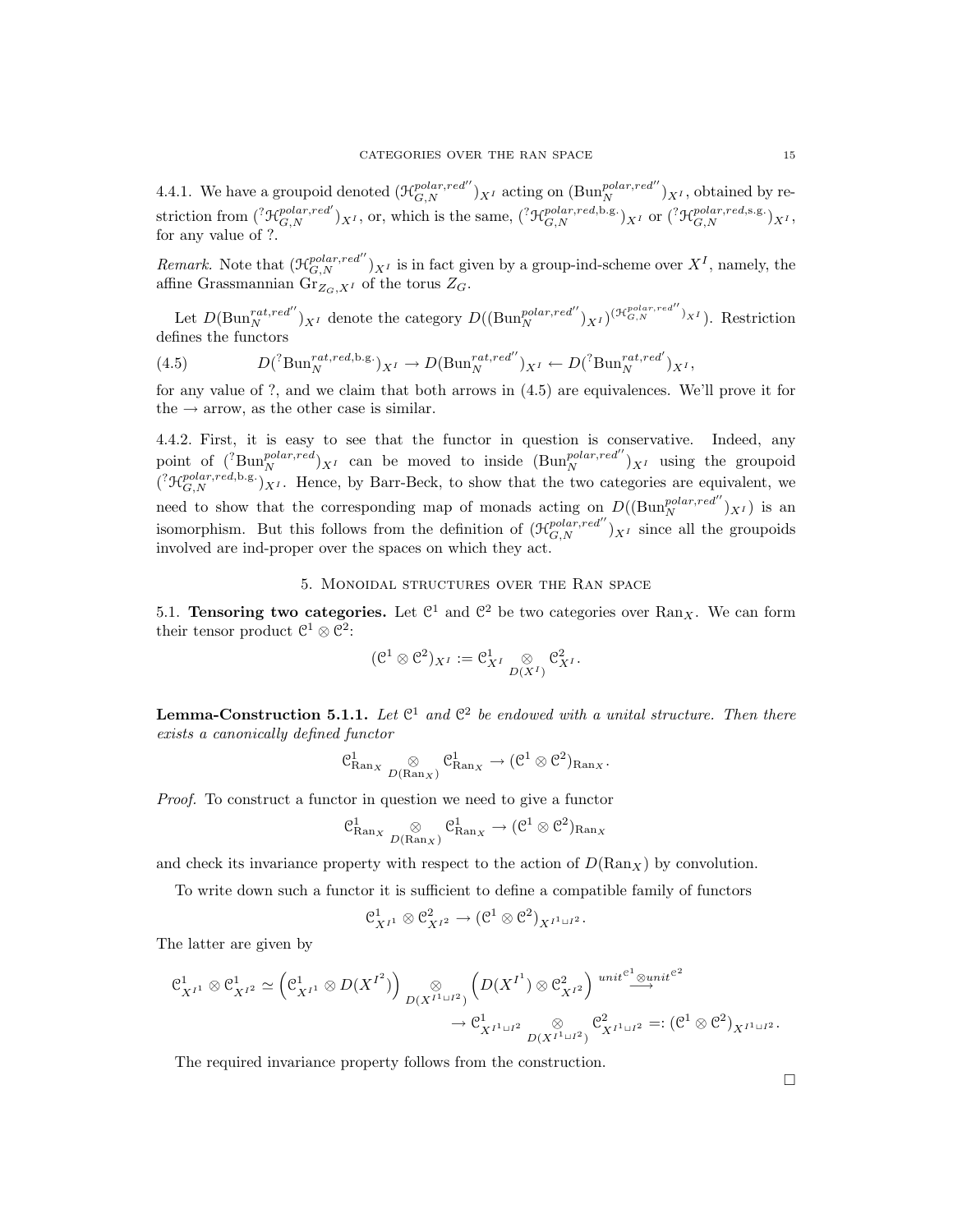5.1.2. Note that by tensoring both sides in Lemma 5.1.1 over  $D(\text{Ran}_X)$  with Vect, we obtain a functor

(5.1) 
$$
\mathcal{C}_{\mathrm{Ran}_X,un}^1 \otimes \mathcal{C}_{\mathrm{Ran}_X,un}^2 \to (\mathcal{C}^1 \otimes \mathcal{C}^2)_{\mathrm{Ran}_X,un}.
$$

**Lemma 5.1.3.** The functor  $(5.1)$  is an equivalence.

The proof follows the argument of Theorem 4.3.6 of [BD].

Remark. The functor in (5.1) makes the following diagram of functors commute:

$$
\begin{array}{ccc}\n\mathcal{C}_{\mathrm{Ran}_X}^1 \otimes \mathcal{C}_{\mathrm{Ran}_X}^2 & \longrightarrow & (\mathcal{C}^1 \otimes \mathcal{C}^2)_{\mathrm{Ran}_X, un} \\
\downarrow & & \downarrow & \\
\mathcal{C}_{\mathrm{Ran}_X, un}^1 \otimes \mathcal{C}_{\mathrm{Ran}_X, un}^2 & \longrightarrow & (\mathcal{C}^1 \otimes \mathcal{C}^2)_{\mathrm{Ran}_X, un},\n\end{array}
$$

where the vertical arrows are the canonical localization functors  $\mathcal{C}_{\text{Ran}_X} \to \mathcal{C}_{\text{Ran}_X,un}$ . However, it is not true that the diagram with the vertical arrows given by  $\mathcal{C}_{\text{Ran}_X,un} \to \mathcal{C}_{\text{Ran}_X}$  will commute: this fails in the unit example of  $\mathcal{C}^1 = \mathcal{C}^2 = D(X^{\text{fSet}})$ .

5.2. Monoidal categories over the Ran space. Let now  $C$  be a category over the Ran space, which is, as such, endowed with a monoidal structure, i.e., we have an associative operation

$$
\mathcal{C}\otimes\mathcal{C}\to\mathcal{C},
$$

in a way compatible with the  $\Delta^!_{\phi}$  functors.

Assume now that  $\mathfrak C$  is unital as a category over  $\text{Ran}_X$ , in a way compatible with the monoidal structure. I.e., the functors

$$
unit_{I_1,I_2}:D(X^{I_1})\otimes \mathcal C_{X^{I_2}}\to \mathcal C_{X^{I_1\sqcup I_2}}
$$

are required to be monoidal.

From Lemma-Construction 5.1.1 we obtain that the category  $\mathcal{C}_{\text{Ran}_X}$  acquires a monoidal structure. Furthermore, we obtain that  $\mathcal{C}_{\text{Ran}_X,un}$  acquires a monoidal structure, such that the localization functor  $\mathcal{C}_{\text{Ran}_X} \to \mathcal{C}_{\text{Ran}_X,un}$  is monoidal.

Note, however, that  $\mathcal{C}_{\text{Ran}_X}$  is not, in general, unital as a monoidal category, e.g., in the example  $C = D(X^{\text{fSet}})$ .

5.2.1. Assume now that C is, in addition, augmented, also in a way compatible with the monoidal structure, i.e., the functor

$$
unit_{I,\emptyset}:D(X^I)\otimes\mathcal{C}_\emptyset\to\mathcal{C}_{X^I}
$$

is monoidal.

Assume in addition that  $\mathcal{C}_{\emptyset}$  is unital as a monoidal category, and that for any I the composed map

$$
unit_{I,\emptyset}: \text{Vect} \xrightarrow{k \mapsto \omega_{X}^{I}} D(X^{I}) \to D(X^{I}) \otimes \mathcal{C}_{\emptyset} \to C_{X^{I}}
$$

defines a unit in  $\mathfrak{C}_{X^I}$  as a monoidal category.

In this case the composed functor

 $Vect \to \mathcal{C}_{\emptyset} \simeq \mathcal{C}_{\emptyset} \otimes D(X^{\text{fSet}})_{\text{Ran}_X,un} \to \mathcal{C}_{\text{Ran}_X,un}$ 

defines a unit in  $\mathcal{C}_{\text{Ran}_X,un}$  as a monoidal category.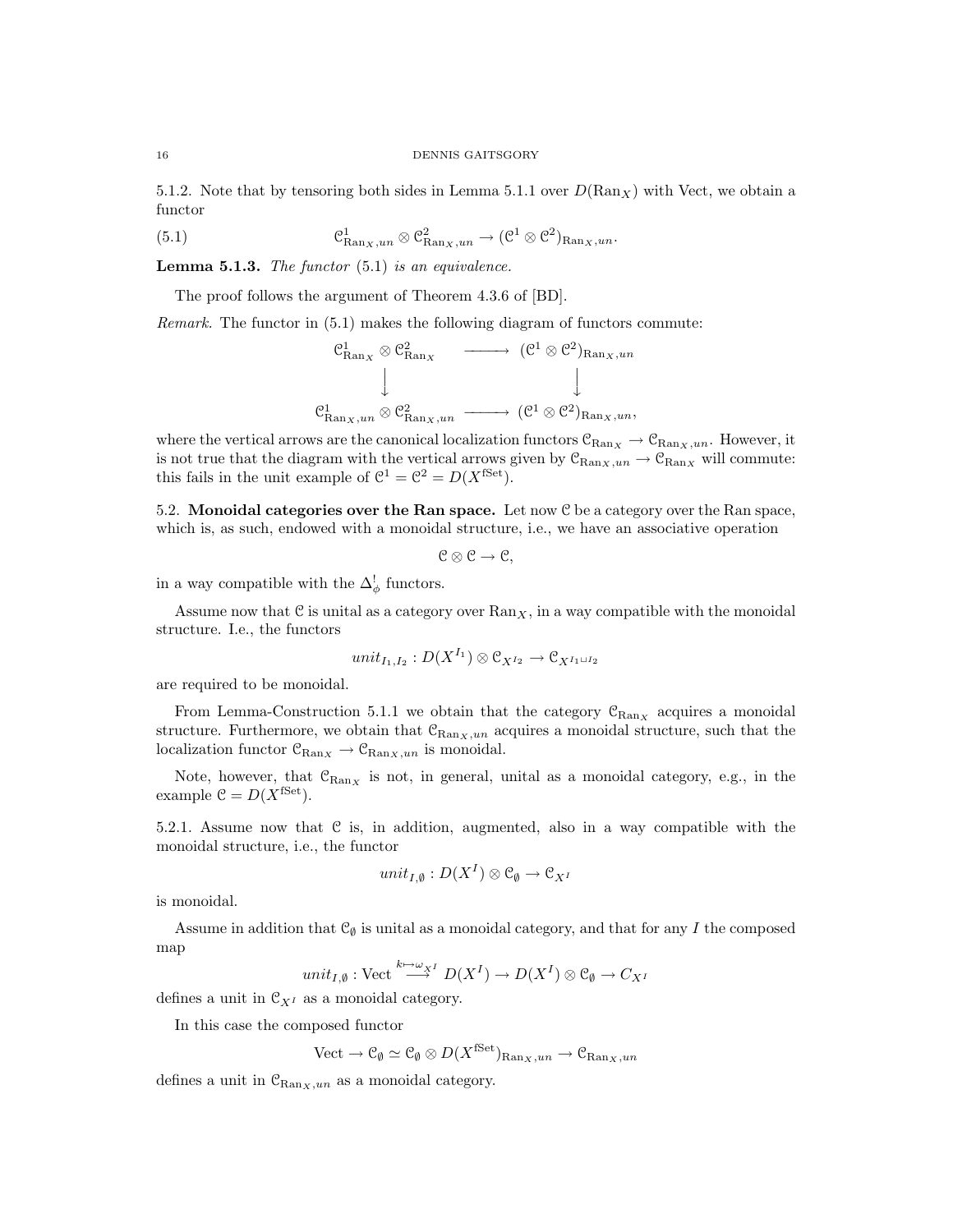5.2.2. One defines in a similar way the notion of module category for a given monoidal category over  $\text{Ran}_X$ .

If C is a monoidal category over  $\text{Ran}_X$ , and M is a module over it, we obtain that  $\mathcal{C}_{\text{Ran}_X}$ acts on  $M_{\text{Ran}_X}$ , and  $\mathcal{C}_{\text{Ran}_X,un}$  acts on  $M_{\text{Ran}_X,un}$ . Moreover, we have:

$$
\mathcal{M}_{\mathrm{Ran}_X,un} \simeq \mathcal{M}_{\mathrm{Ran}_X} \underset{\mathcal{C}_{\mathrm{Ran}_X}}{\otimes} \mathcal{C}_{\mathrm{Ran}_X,un}.
$$

When C is as in Sect. 5.2.1, and the action of C on M is unital, then the action of  $C_{\text{Ban }x,\text{un}}$ on  $\mathcal{M}_{\text{Ran}_X,un}$  is unital.

5.3. Rigidity. Let's recall that a unital monoidal category  $A$  is rigid if

- (1) The monoidal unit functor Vect  $\rightarrow \mathcal{A}$  admits a right adjoint,
- (2) The right adjoint to the tensor operation, which is a functor  $A \to A \otimes A$ , exists and is strictly compatible with the action of  $A$  by left and right multiplication (a priori, it's only lax compatible).

5.3.1. Rigidity is a very convenient property of a monoidal category. It follows from the definition that the composition

$$
\mathcal{A}\otimes\mathcal{A}\to\mathcal{A}\to\mathrm{Vect},
$$

(where the first arrow is the monoidal operation, and the second arrow is the right adjoint to the unit) defines an identification of A with its own dual.

Moreover, for any module category M, the action functor

$$
\mathcal{A}\otimes\mathcal{M}\to\mathcal{M}
$$

admits a right adjoint  $\mathcal{M} \to \mathcal{A} \otimes \mathcal{M}$ , which is canonically isomorphic to the dual of the action map, under the above identification  $A \simeq A^{\vee}$ .

The above observation allows to identify, for an A-bimodule category M, the corresponding Hohschild homology and cohomology categories

$$
HH_{\bullet}(\mathcal{A},M)\simeq HH^{\bullet}(\mathcal{A},M).
$$

5.3.2. Let now  $\mathcal{A}_0$  be another unital monoidal category, and let  $\mathcal{A}_0 \to \mathcal{A}$  be a unital monoidal functor. In this case, it makes sense to talk about A being rigid relative to  $A_0$ . This means that

- (1) The unit functor  $A_0 \rightarrow A$  admits a right adjoint,
- (2) The right adjoint to the tensor operation  $A \otimes A \to A$ , which is a functor  $A \to A \otimes A$ ,  $A_0$

exists and is strictly compatible with the action of A by left and right multiplication. If this happens, the functors

$$
\text{Vect} \to \mathcal{A} \to \mathcal{A} \underset{\mathcal{A}_0}{\otimes} \mathcal{A} \text{ and } \mathcal{A} \otimes \mathcal{A} \to \mathcal{A} \to \mathcal{A}_0
$$

define a self-duality datum for A, considered as a left (or right)  $A_0$ -module.

5.3.3. Let C be as in Sect. 5.2.1. Assume that each  $\mathcal{C}_{X^I}$  is rigid relative to  $D(X^I)$ .

**Lemma 5.3.4.** Under the above circumstances, the monoidal category  $C_{\text{Ran}_X,un}$  is rigid.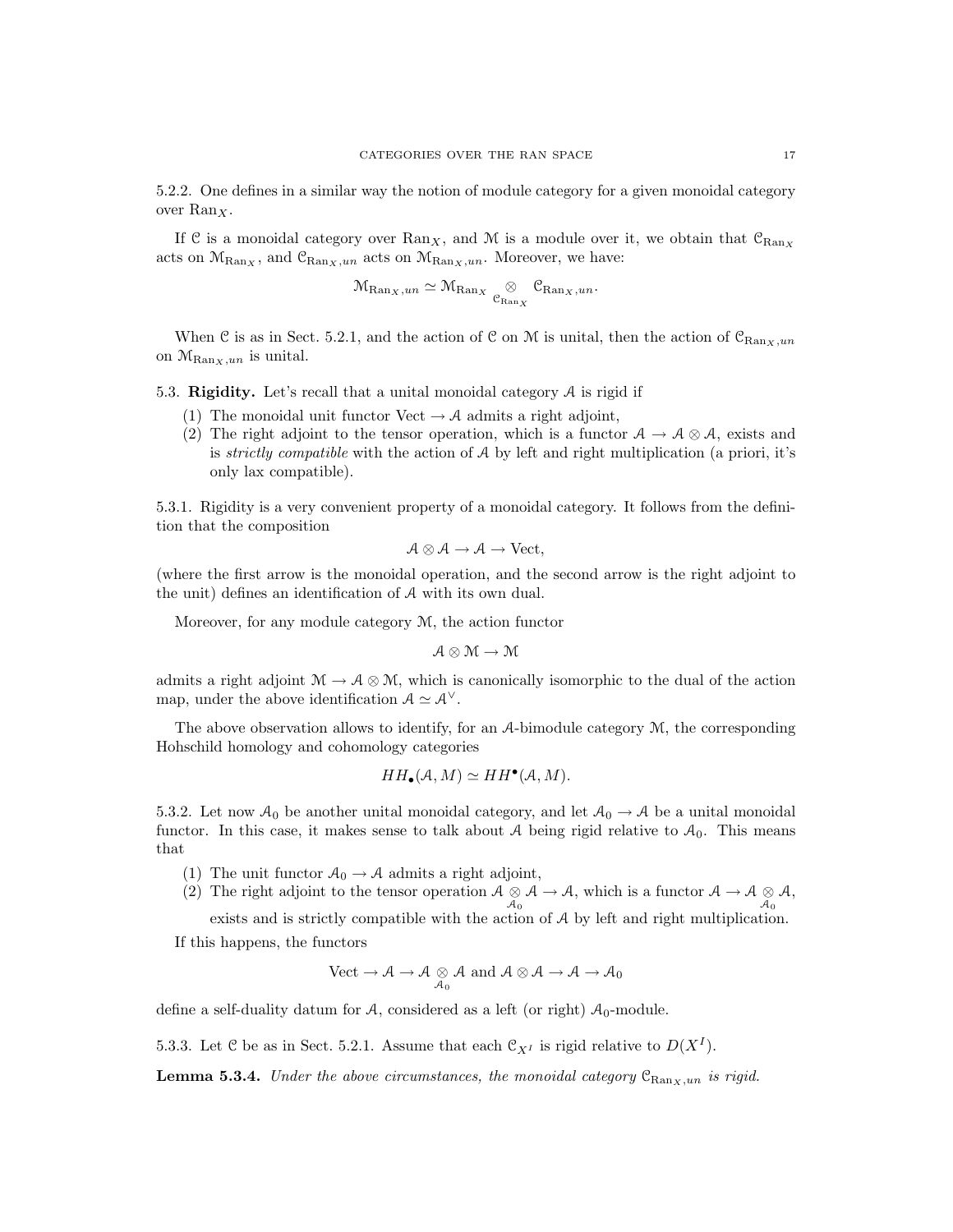5.4. An example. An example of a monoidal category over the Ran space is provided by the following construction.

Let  $T_0$  be a torus. Consider the Beilinson-Drinfeld Grassmannian  $I \mapsto \mathrm{Gr}_{T_0, X^I}$ , and the corresponding category over the Ran space

$$
I \mapsto D(\mathrm{Gr}_{T_0, X^I}).
$$

We shall denote this category by  $D(\text{Gr}_{T_0,\text{fSet}})$ , and the corresponding global categories by  $D(\text{Gr}_{T_0, \text{Ran}_X})$  and  $D(\text{Gr}_{T_0, \text{Ran}_X,un})$ , respectively.

Since  $D(\text{Gr}_{T_0, X^I})$  are rigid relative to  $D(X^I)$ , we obtain that  $D(\text{Gr}_{T_0, \text{Ran}_X, un})$  is rigid.

5.4.1. Note that we have a pair of adjoint functors

$$
D(\mathrm{Gr}_{T_0,\mathrm{Ran}_X}) \rightleftarrows D(\mathrm{Bun}_{T_0}),
$$

which factor through

$$
D(\mathrm{Gr}_{T_0, \mathrm{Ran}_X, un}) \rightleftarrows D(\mathrm{Bun}_{T_0}).
$$

The left adjoint has a natural monoidal structure given by convolution on  $Bun_{T_0}$ . We have:

Theorem 5.4.2. The right adjoint functor

$$
D(\mathrm{Bun}_{T_0}) \to D(\mathrm{Gr}_{T_0,\mathrm{Ran}_X,un})
$$

is fully faithful.

6. Reduced vs. non-reduced versions of the Whittaker category

The goal of this section is to prove Proposition 6.3.1 from [GL:extWhit].

6.1. The relation between the two spaces. We are going to use the approach to the category  $D(\text{Bun}_{N}^{rat,red})$  as in Sect. 4.4. Namely, we'll realize it as the category over the Ran space given by

$$
I \mapsto D((\text{Bun}_{N}^{\text{polar}, \text{red}''})_{X^{I}})^{(\mathcal{H}_{G,N}^{\text{polar}, \text{red}''})_{X^{I}}}.
$$

We have a natural forgetful map

$$
(\mathrm{Bun}_N^{polar})_{X^I} \to (\mathrm{Bun}_N^{polar, red''})_{X^I},
$$

which remembers out of the data of  $\gamma$  the induced isomorphism of  $T/Z_G$ -bundles.

Consider the corresponding pull-back functor between categories over the Ran space:

$$
D((Bun_N^{rat, red''})_{X^I}) \to D((Bun_N^{rat})_{X^I}).
$$

6.2. Action of the affine Grassmannian. Note now that we have a natural action of  $\text{Gr}_{Z(G),X^I}$ , considered as a ind-group-scheme over  $X^I$ , on  $(\text{Bun}_N^{polar})_{X^I}$  by modifying the Gbundle at x.

This defines a monoidal action of  $D(\text{Gr}_{Z(G),X^I})$  on  $(D(\text{Bun}_N^{polar})_{X^I})$ .

Lemma 6.2.1. We have a canonical isomorphism

$$
D((Bun_N^{rat,red''})_{X^I}) \simeq D((Bun_N^{polar})_{X^I})_{D(\text{Gr}_{Z(G),X^I})} \otimes (D(\text{Bun}_{Z_G}) \otimes D(X^I)).
$$